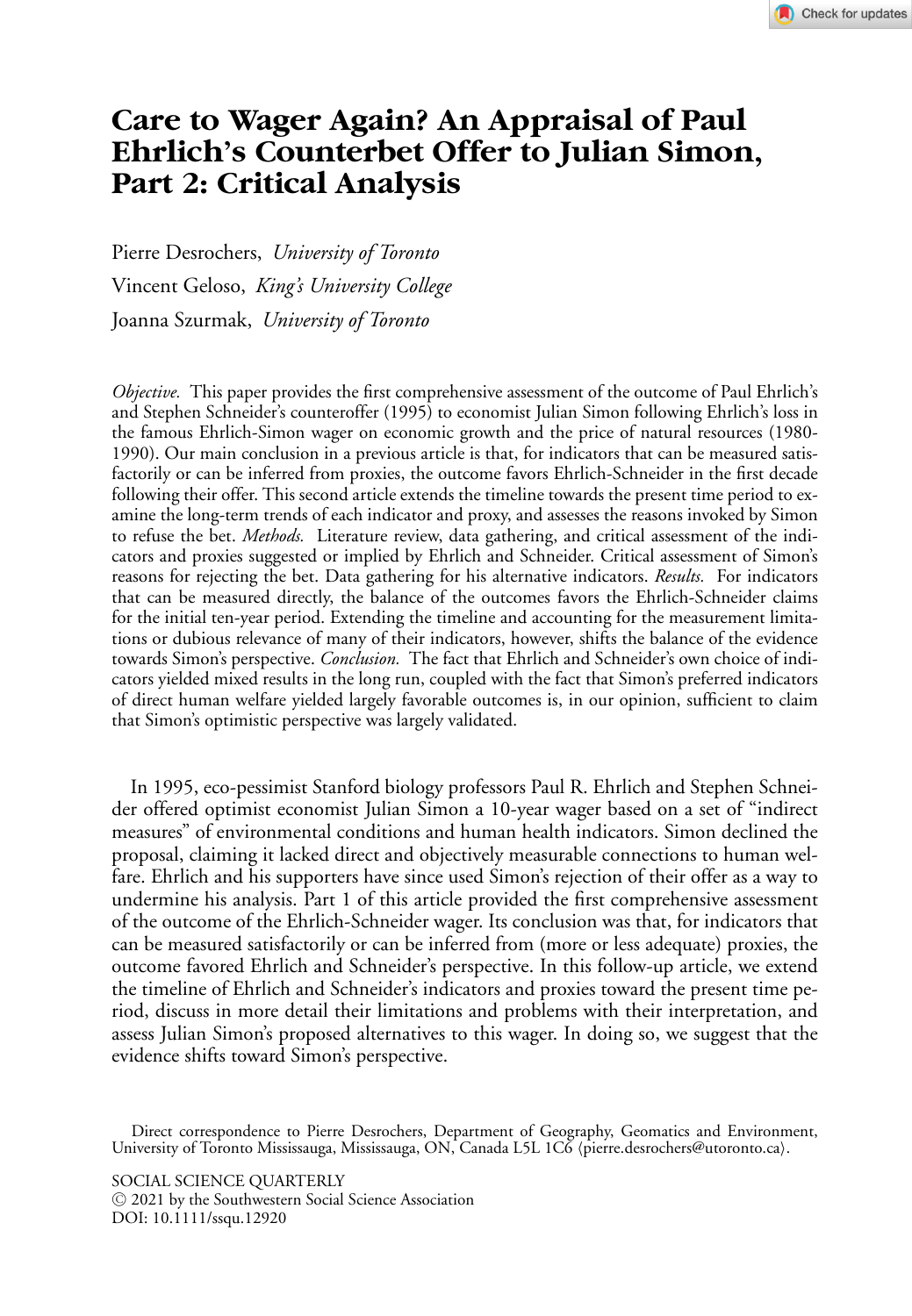In Part 1 of this two-paper set, we analyzed the outcomes of the 1995 wager offered to the optimist economist Julian Simon by the eco-pessimist Stanford biology professors Paul R. Ehrlich and Stephen Schneider. Unlike Simon, who had left the choice of commodities and time period to his opponents in the famous 1980 bet, Ehrlich and Schneider selected all the indirect measures of environmental conditions, human health indicators, and time period (Table 1).

Simon declined their proposal, claiming it lacked direct and objectively measurable connections to human welfare. He also suggested a few alternatives that, he argued, met this criterion. Ehrlich and his supporters have since used Simon's rejection of their offer to undermine his broader analysis of the environmental impact of population and economic growth.

Our assessment in Part 1 of this article set was that, on Ehrlich and Schneider's terms, Simon would have lost the bet by a wide margin. In this Part 2, we probe deeper into the counterwager by extending the timeline of indirect measures and proxies toward the present time period, discussing in more detail their limitations, and assessing Julian Simon's suggested alternative indicators. In doing so, we suggest that the balance of the evidence shifts the outcome toward Simon's perspective.

## **Extension of the Time Frame and Assessment of Indicators**

## *Outcomes 1–5: Temperature and Atmosphere*

Extending the time horizon for claims related to the global average temperature and the atmospheric concentrations of various molecules does change the results somewhat. Claims 1 (global average temperature), 2 (atmospheric carbon dioxide), and 3 (atmospheric nitrous oxide) remain consistent with Ehrlich and Schneider's predicted trends (Tans and Keeling, n.d.; Environmental Protection Agency (EPA), 2016; World Meteorological Organization, 2014; Medhaug et al., 2017; Met Office Hadley Centre, 2020; NOAA CDR, 2020; NOAA ESRL, 2020; NOAA GISS, 2020). Extending the time horizon for tropospheric ozone (claim 4) and sulfur dioxide (claim 5) however, indicates or strongly suggests a trend reversal. With regard to tropospheric ozone, many observation posts discussed in Gaudel et al.'s (2018) exhaustive assessment of ozone concentration suggest improvements since 2000. It is hard to assess whether levels observed for 2014 by Gaudel et al. (2018) were *globally* below those for 1994, but tropospheric ozone concentrations show decreasing trends since 2000. By 2015, sulfur dioxide concentrations were significantly below those observed in 1995 on a global scale and began falling in East Asia in 2005 (Aas et al., 2019).

## *Outcomes 6, 7, and 8: Agricultural Land and Commodities*

An extension of the time window to include the most recent data points does not change the trend with regard to per capita agricultural land (claims 6 and 7 on fertile cropland and agricultural soil per person), as the quantity of land under cultivation remained stable while population increased (FAO, 2020a; United Nations, 2016). The extension of the time window, however, gives Simon a win with regard to rice and wheat per person (claim 8) which, by 2016–2018, were, respectively, 5.91 percent above and virtually equal  $(0.0002)$ percent above) to their 1992–1994 levels (FAO, 2020a).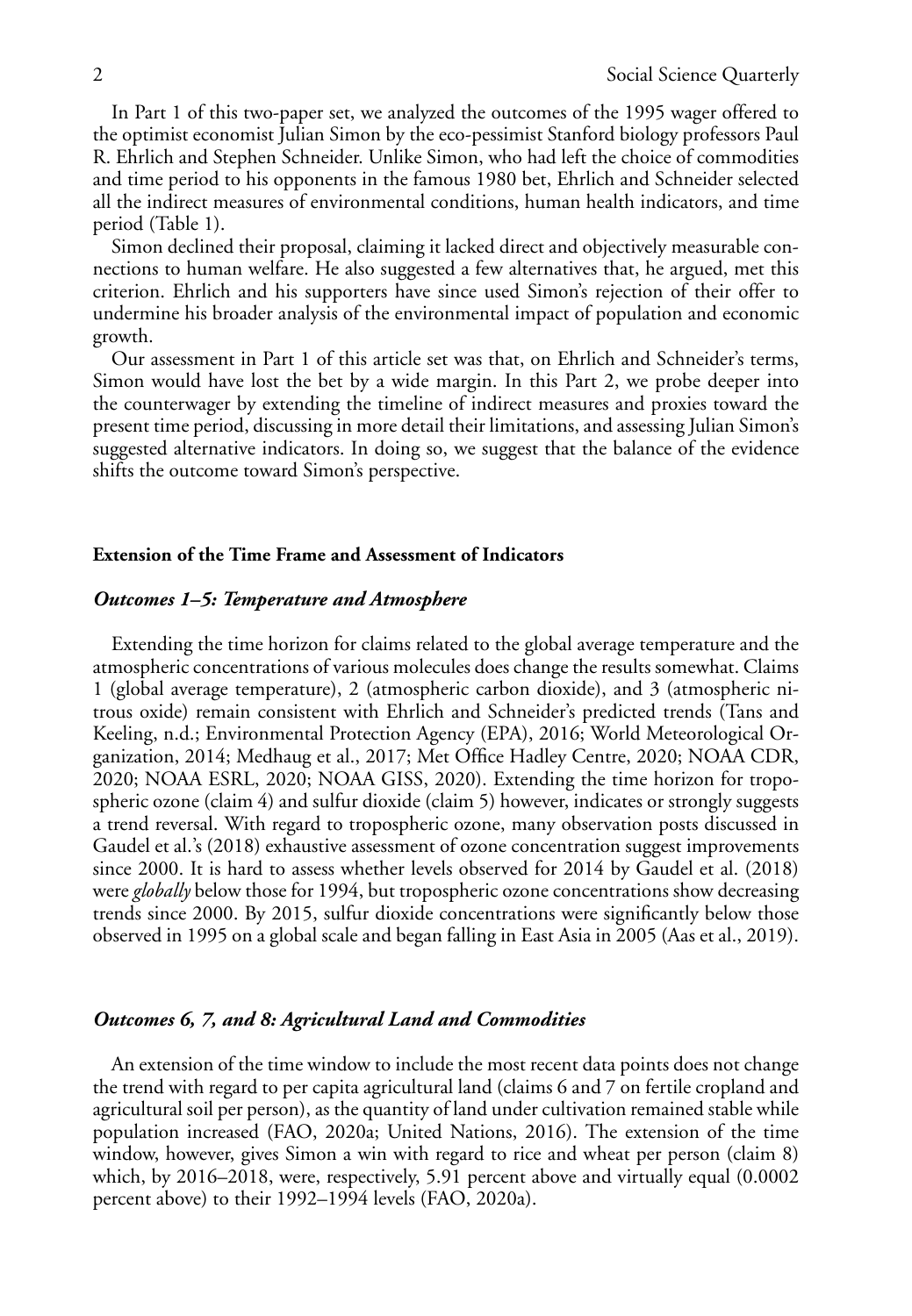| Terms of the Ehrlich-Schneider Counterwager | narvest per person will continue its downward trend thus in 2004 will be smaller than in 1994.<br>15. The gap in wealth between the richest 10 percent of humanity and the poorest 10 percent will be greater in 2004 than<br>14. Between 1994 and 2004, sperm counts of human males will continue to decline and reproductive disorders will<br>4. The concentration of ozone in the lower atmosphere (the troposphere) will be greater in 2004 than in 1994.<br>virgin tropical moist forests will be significantly smaller in 2004 than in 1994.<br>5. Emissions of the air pollutant sulfur dioxide in Asia will be significantly greater in 2004 than in 1994.<br>8. There will be on average less rice and wheat grown per person in 2002-2004 than in 1992-1994.<br>9. In developing nations there will be less firewood available per person in 2004 than in 1994.<br>11. The oceanic fisheries harvest per person will continue its downward trained to:<br>12. There will be fewer plant and animal species still extant in 2004 than in 1994.<br>13. More people will die of AIDS in 2004 than did in 1<br>2. There will be more carbon dioxide in the atmosphere in 2004 than in 1994.<br>3. There will be more nitrous oxide in the atmosphere in 2004 than in 1994.<br>1. The three years 2002–2004 will on average be warmer than 1992–1994.<br>7. There will be less agricultural soil per person in 2004 than in 1994.<br>6. There will be less fertile cropland per person in 2004 than in 1994.<br>10. The remaining area of<br>continue to increase. |
|---------------------------------------------|--------------------------------------------------------------------------------------------------------------------------------------------------------------------------------------------------------------------------------------------------------------------------------------------------------------------------------------------------------------------------------------------------------------------------------------------------------------------------------------------------------------------------------------------------------------------------------------------------------------------------------------------------------------------------------------------------------------------------------------------------------------------------------------------------------------------------------------------------------------------------------------------------------------------------------------------------------------------------------------------------------------------------------------------------------------------------------------------------------------------------------------------------------------------------------------------------------------------------------------------------------------------------------------------------------------------------------------------------------------------------------------------------------------------------------------------------------------------------------------------------------------------------------------------------------------------------|
|                                             | in 1994.                                                                                                                                                                                                                                                                                                                                                                                                                                                                                                                                                                                                                                                                                                                                                                                                                                                                                                                                                                                                                                                                                                                                                                                                                                                                                                                                                                                                                                                                                                                                                                 |

TABLE 1

SOURCE: Ehrlich and Ehrlich (1996:100-104). SOURCE: Ehrlich and Ehrlich (1996:100-104).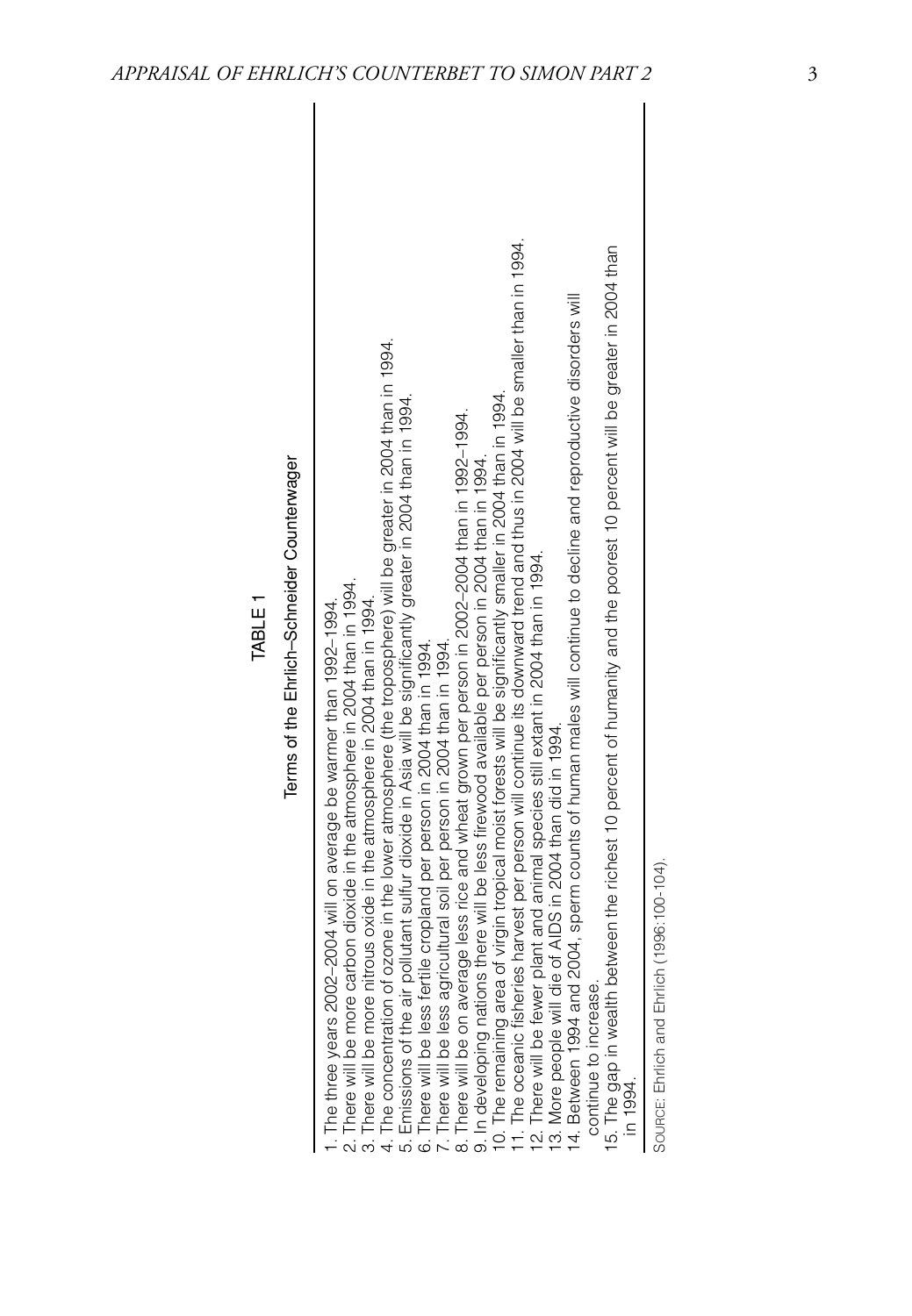| Data set                                                                  | 2017  | 2004  | 1994  |
|---------------------------------------------------------------------------|-------|-------|-------|
| FAOSTAT, world<br>(kcal sup-<br>ply/capita/day)                           | 2,913 | 2,751 | 2,640 |
| FAOSTAT, least<br>developed<br>countries<br>(kcal sup-<br>ply/capita/day) | 2,422 | 2,189 | 1,958 |

TABLE 2 Food Supply Per Capita, 1994–2017

SOURCE: FAO (2020).

The most obvious criticism of Ehrlich and Schneider's choice of indicators is that in 1994 all advanced economies had less soil available per capita than a century before, yet food per capita had never been so abundant. Indeed, economic historians have documented improved yields per unit of agricultural land going back at least to the middle of the 19th century (Federico, 2008). Furthermore, one should not assume that declining availability of a particular commodity per capita signals greater scarcity rather than changing consumer tastes. For instance, out of the 71 foodstuffs tracked by the FAO for the period 1994–2004, the supply declined for 15, remained stable for 15, and increased for 38 (FAO, 2020a). In the period 1994–2011, the supply increased for 47 of these items. Worldwide, positive trends can be seen in the quantities of calories supplied per day per person over the 1994−2017 period, for both the world as a whole and in the least developed countries (Table 2).

Ehrlich and Schneider's claim that "less fertile cropland per person" and "less agricultural soil per person" are indicative of a crisis must ultimately be rooted in their belief in decreasing returns, a position consistent with their catastrophist outlook. Yet, the available evidence convincingly suggests long-standing increasing returns in agricultural production. Indeed, for the period of the counteroffer, the food supply has increased more rapidly than population, thus providing more calories per capita, while the quantity of land used to produce foodstuffs has remained virtually unchanged (Deaton, 2013). The History Database of the Global Environment (Klein Goldewjik et al., 2011) further suggests that agricultural land use per capita peaked in 3000 BCE, fell rapidly to the year zero, remained more or less stable thereafter until 1940. From 1940 to 2016, hectares per capita fell from 1.55 to 0.66 while the food supply grew rapidly.

Recent projections to 2050 by Ausubel, Wernick, and Waggoner (2013) further suggest a decline in the absolute amount of farmland needed to feed a larger population, a situation they labeled "peak farmland" that further allows considerable rewilding of much marginal agricultural lands (Ausubel, 2015). Alexandratos and Bruinsma (2012) are less optimistic than Ausubel et al. (2015) and project instead that arable land will increase to 2030 and stabilize thereafter to 2050. Others, such as Folberth et al. (2020), have devised ways of using high-yield agricultural practices to reduce current agricultural land use by 50 percent, including 40 percent in biodiversity hotspots. By definition, if peak farmland is reached, Ehrlich and Schneider would win in perpetuity with a growing or stable population even though this outcome would actually vindicate Simon's outlook.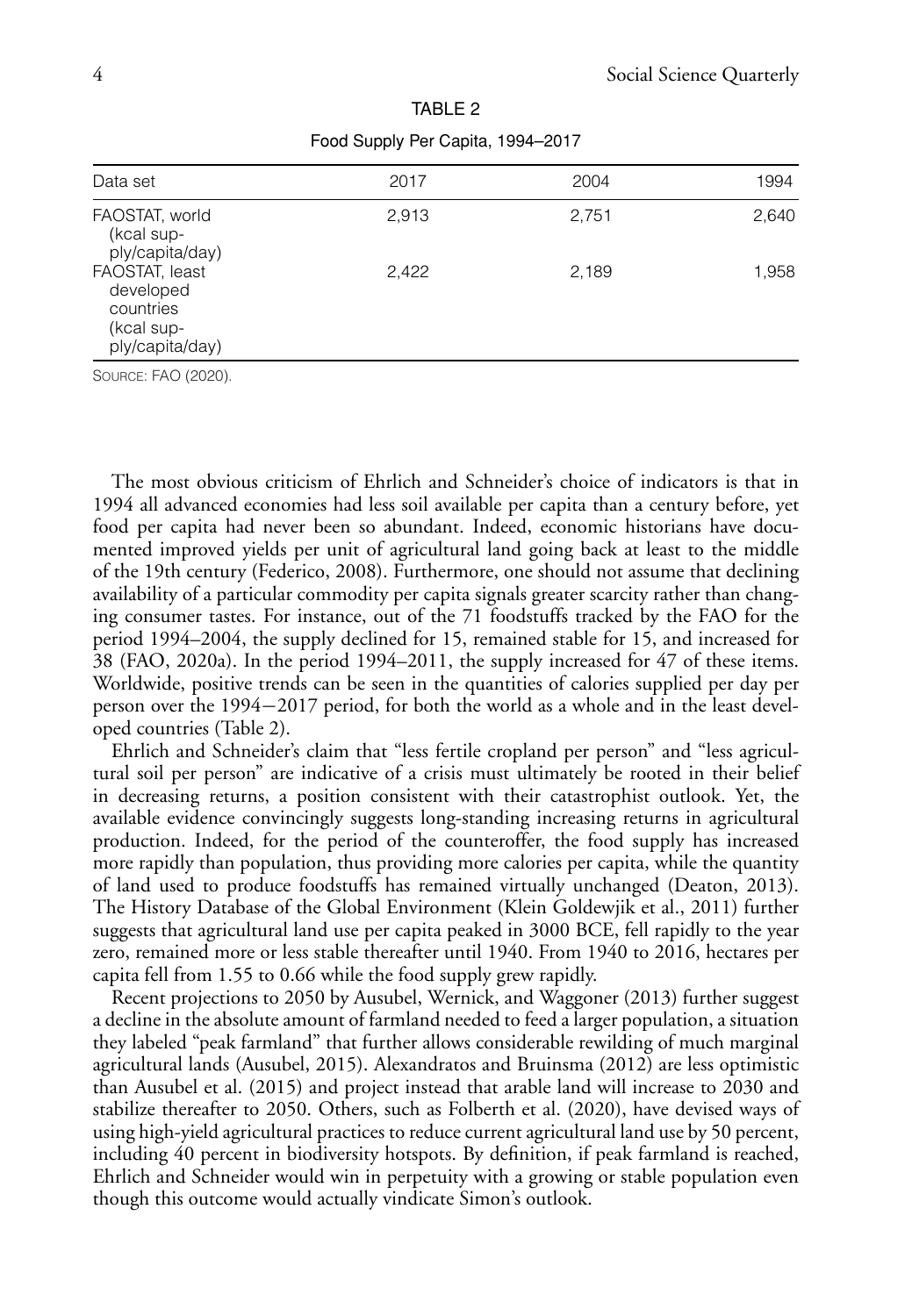## *Outcomes 9 and 10: Firewood and Virgin Forests*

Extending the time window does not change the outcome on firewood per person in less developed countries (claim 9), for there has indeed been a decline in firewood production per capita in those regions and in "woodfuel 'hotspots' [… where] nearly 300 million people live with acute woodfuel scarcity" (Bailis et al., 2017:2). Reduced consumption of wood fuel, however, is not necessarily problematic for both humanity and the environment as long as it is associated with increased prosperity and a fuel transition up the "energy ladder" from polluting biomass fuels (e.g., animal dung, crop residues, wood), which are inconvenient, inefficient, and severely harmful to human health (Bruce, Perez-Padilla, and Albalak, 2000). Various authorities in developing nations have long tried to reduce pressures on forests caused by subsistence-scale firewood procurement (World Resources Institute, 2003). Typically, however, a transition to more efficient and less polluting energy sources such as carbon fuels occurs spontaneously with greater material affluence (Goklany, 2009). Until, or whether, such a transition occurs in the world's poorest regions, the demand for fuelwood is expected to increase with increasing population and income (FAO, 2010).

It seems legitimate to ask why Ehrlich and Schneider did not assume, or at least make allowances for, the fact that growing affluence in the developing world would facilitate beneficial energy choices and transitions. Indeed, FAO (2010) acknowledged that the overall exploitation of forests worldwide has shifted from production to conservation, reaffirming Simon' prediction that prosperity and innovation would extend and ultimately spare natural resources.

Using the proxy of tropical forest area loss since the 1990s does hand the long-term win for claim 10 to Ehrlich and Schneider on the remaining area of virgin tropical moist forests. As Song et al. (2018:639) stated, however, "contrary to the prevailing view that forest area has declined globally—tree cover has increased by 2.24 million km<sup>2</sup> (+7.1% relative to the 1982 level). This overall net gain is the result of a net loss in the tropics being outweighed by a net gain in the extratropics." Thus, the long-term trend for the "virgin" moist forest area is that of a moderate decline in the tropical areas, including the Amazon, but a decline that has been outweighed by afforestation in other areas of the world.

Furthermore, Ehrlich and Schneider's concept of "virgin" tropical moist forests is highly contentious in light of recent scholarship that documents past human disturbances of ecosystems once considered untouched by human activities (Williams, 2008; Heckenberger and Neves, 2009; Levis et al., 2017; Lombardo et al., 2020). In the words of botanist Knut Faegri (1988:1–2), apart from "some small and doubtful exceptions, all vegetation types were created or modified by man."

Much of the Amazon basin is thus now considered to be the recent rewilding of once massive orchards made up of hundreds of different crops of fruit, and palm and nut trees domesticated, planted and maintained by significant indigenous populations decimated by European diseases and conquest a few centuries ago. Indigenous Amazonian agriculturalists profoundly altered local tree compositions and densities but also their genetic makeup (Heckenberger and Neves, 2009). The development of domesticated tree varieties paralleled the transformation of wild wheat varieties into domesticated ones (Heckenberger and Neves, 2009). Native agriculturalists also created the so-called fertile Amazonian (anthropogenic) Dark Earths (Golińska, 2014; Heckenberger et al., 2008) that allowed "garden city" agriculture to flourish (Heckenberger et al., 2008). The lead author of another recent Amazonian study thus declared: "This is Amazonia, this is one of these places that a few years ago we thought to be like a virgin forest, an untouched environment. Now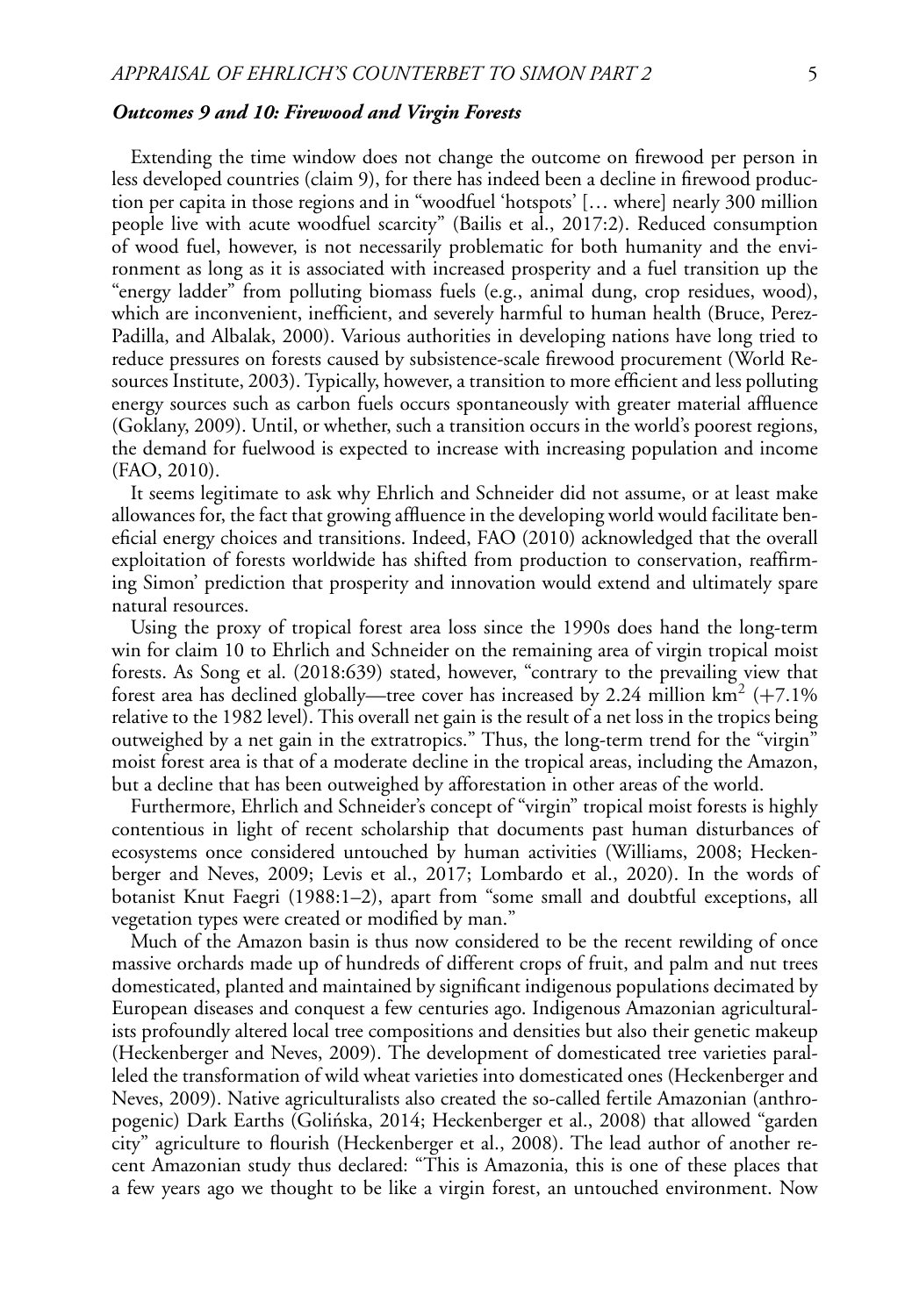we're finding this evidence that people were living there 10,500 years ago, and they started practising cultivation" (quoted in McGrath, 2020). "The 'natural' landscapes of preceding generations," Faegri (1988:1–2) explained, "are now understood for what they really are: relics of earlier types of land-use […] By abandoning these methods and discontinuing traditional land-use, the landscape was left to regenerate in response to other uses or nonuse." In other words, the notion of "virgin" forest in most parts of the world, particularly in the Amazon, has been shown to be inaccurate.

Ehrlich and Schneider's professed rationale for including the reduction in virgin tropical moist forest area was these forests' function as a repository of genetic material for pharmaceutical research. "Biodiversity prospecting" is the practice of broadly surveying genetic and biochemical materials for potential commercial value (Simpson, 1997:12). The marginal value, or the incremental benefit, of additional species would be high if there were no substitutes for their biochemical properties (Craft and Simpson, 2001; Simpson, 1997). In nature, however, many species are capable of producing similar chemical compounds: "[S]pecies are very likely to prove redundant when there are large numbers from which to choose for testing" (Simpson, 1997:13). Commercial pharmaceutical research is not the best rationale for biodiversity preservation and valuation (Costello and Ward, 2006; Craft and Simpson, 2001; Simpson, 1997). In fact, Bartkowski noted (2016:1): "the overall picture drawn by available biodiversity valuation studies is rather inconsistent."

In the end, "peak farmland," a global move up the energy ladder, and sustainable wood fuel management have set the stage for a global forest expansion as a result of greater agricultural productivity releasing marginal agricultural lands, improved management of timber lands and the creation of tree farms, better use of wood as a material, the development of substitute products from hydrocarbons, and afforestation and reforestation initiatives (Kauppi et al., 2006).

## *Outcome 11: Fisheries*

As predicted by Ehrlich and Schneider, oceanic fisheries harvest per person (claim 11) have continued their downward trend since 1994 as oceanic capture has remained relatively constant during a time of population growth (FAO, 2020b). Yet in the last three decades the world has also witnessed a continuous increase in the quantity of aquatic, fish, and seafood products supplied per capita. This outcome can be explained by the development of aquaculture that increased the total supply, in tonnes per capita, by 7.6 percent from 1994 to 2004 and 26.5 percent from 1994 to 2015 (FAO, 2020b). In 2014, for the first time in human history the aquaculture sector's supply of fish for human consumption overtook that of wild fish (FAO, 2016: 2). As a result, the world per capita "fish supply reached a new record high of 20 kg in 2014" because of "vigorous growth in aquaculture, which now provides half of all fish for human consumption," and a "slight improvement in the state of certain fish stocks due to improved fisheries management" (FAO, 2016:ii). According to Gentry et al., (2017:1317), the potential for growth in aquaculture remains significant.

Even after applying substantial constraints based on existing ocean uses and limitations, we find vast areas in nearly every coastal country that are suitable for aquaculture. The development potential far exceeds the space required to meet foreseeable seafood demand; indeed, the current total landings of all wild-capture fisheries could be produced using less than 0.015 percent of the global ocean area(Gentry et al., 2017:1317).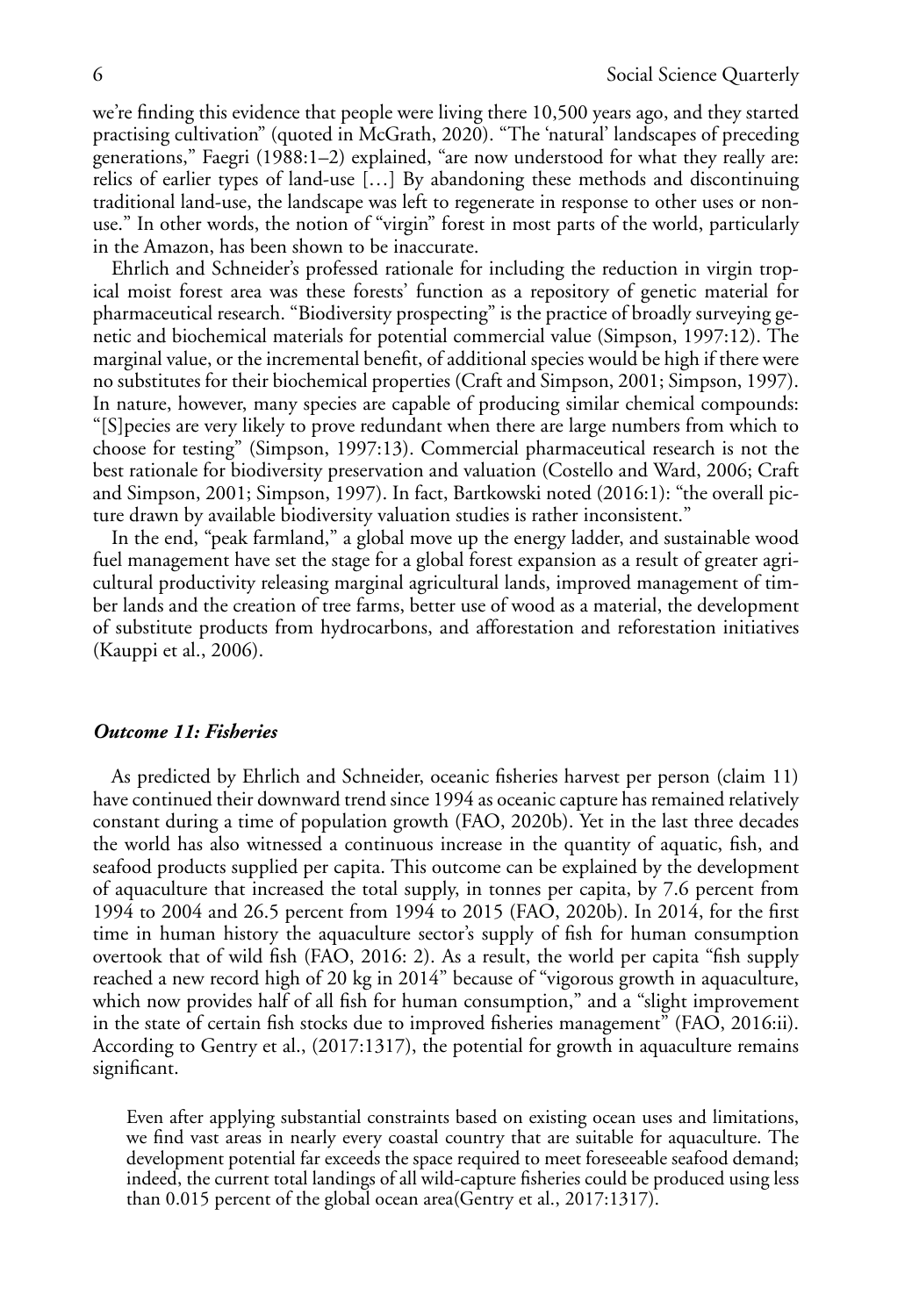

FIGURE 1 IUCN 1996 Through 2020 Species Extinctions

SOURCE: Baillie et al. (2004) and IUCN (2016, 2020).

While a number of fish species or populations are still under stress, many have stabilized or rebounded so that there are signs of long-run improvements that are globally favorable to Simon but have not yet handed him a victory (FAO, 2016).

#### *Outcome 12: Biodiversity*

As discussed in Part 1 of this two-paper set, Ehrlich and Schneider's claim on "fewer plant and animal species still extant" (claim 12) is extremely difficult to assess. Simon had a long-standing interest in this topic (Simon and Wildavsky, 1995). The issues surrounding the drivers and measurement of plant and animal species extinction are also very complex. Some of these, including pollution, overharvest, habitat conversion, and the introduction of invasive species, are directly related to various economic activities (Young et al., 2016:339). Much evidence also suggests that several areas in developed countries are seeing recovery in biodiversity which, while too small to compensate for the losses elsewhere, are nevertheless significant (Primack et al., 2018; Vellend et al., 2017; Elahi et al., 2015; Moreno-Mateos et al., 2017).

The biodiversity expert Nigel E. Stork's work is particularly relevant to this discussion as his early efforts were set against the backdrop of Ehrlich and Ehrlich's (1981) book *Extinction: The Causes and Consequences of the Disappearance of Species*. Stork noted that not knowing precisely the total number of animal and plant species at any given time makes conservation and accountability difficult, especially in light of the Ehrlichs' spectacular short-term extinction claims (Stork, 1993).

Using the IUCN Red List data, we have shown that approximately 1.5 percent of species known to science have become extinct in the 20 years since IUCN started keeping records. Extinctions are not increasing in an unbounded fashion, however, as seen in Figure 1, where we have included the 2016 and 2020 IUCN data for context.

The cumulative extinction of approximately 1.4 percent of all IUCN characterized species in 2015 is on the order of magnitude of estimates listed by Stork (2010).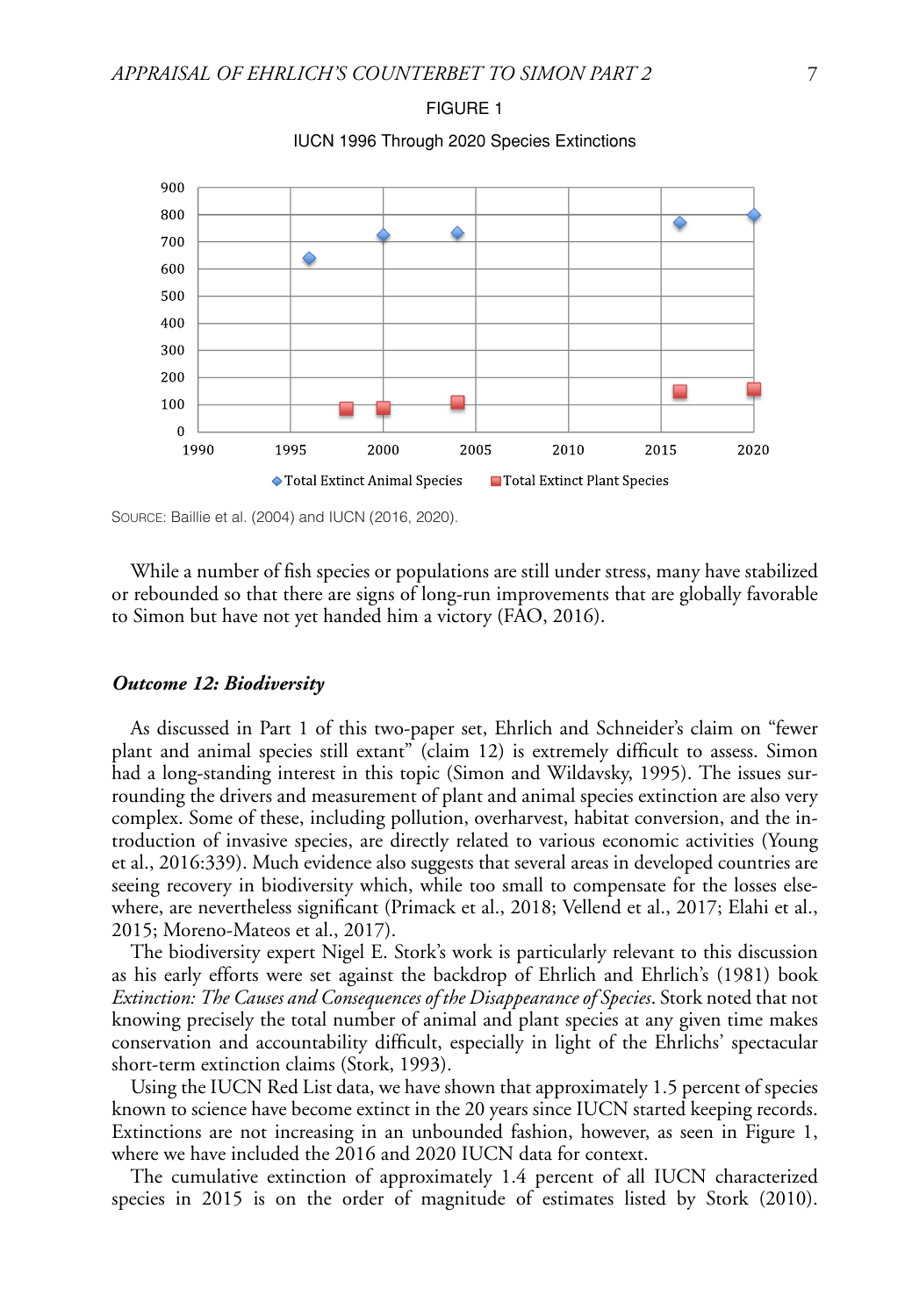Extinction rates reported by Ceballos et al. (2015) confirm the estimates we have provided: A conservative number for mammal extinctions is 1.4 percent of IUCN evaluated species (Ceballos et al., 2015:e1400253) for the time period of 1900–2014, and a conservative number for other vertebrates is 0.5 percent of IUCN evaluated species (Ceballos et al., 2015:e1400253) for the same time period. Interestingly, Ehrlich, a co-author of the Ceballos et al. (2015) study, did not study extinctions over short time spans such as the decade stipulated in the counterwager (1994–2004). Instead, the Ceballos et al. (2015) authors plotted extinction rates in increments of whole centuries. Clearly, comparing extinction rates over a short time scale and with so little knowledge of actual species numbers is, and was in 1994, a poorly posed problem.

While it appears that Ehrlichs' (1981) predictions of a 25–50 percent reduction in species by 2011 have been exaggerated, others are now raising similar warnings (Barnosky et al., 2011; Ceballos et al., 2015; Pimm et al., 2014). Current alarm is over group extinction rates compared to background extinction rates. Pimm et al., (2014:1246752-1) explained that "given the uncertainties in species numbers and that only a few percent of species are assessed for their extinction risk, we express extinction rates as fractions of species going extinct over time—extinctions per million species-years (E/MSY) — rather than as absolute numbers." A current extinction rate, once calculated, is then compared to a background extinction rate based on the fossil record (Pimm et al., 2014).

Barnosky et al. (2011:52) defined the concept of the extinction rate as: "[…] essentially the number of extinctions divided by the time over which the extinctions occurred." Background rates of between 0.1 and 2 E/MSY have been reported (Barnosky et al., 2011; Pimm et al., 2014; Ceballos et al., 2015.), yet they were computed over thousands if not millions of years for species, or more often genera, that had left intelligible fossil traces (Barnosky et al., 2011). Their use as valid background rates for all species has been discussed and challenged even by Barnosky et al. (2011). In fact, Barnosky et al. (2011:52) listed a number of issues concerning extinction rate calculations under the heading "Severe data comparison problems." These issues included the uneven geographic distribution of the fossil record; limited selection of taxa, both fossil and extant, available for comparative study; time spans available for comparisons, extending from millions or hundreds of millions of years for the fossil record, but not more than 500 years for extant species; and species-level versus taxon-level extinction assessments (Barnosky et al., 2011). Barnosky et al. (2011) have thus hinted at the fact that too often rate comparisons may end up comparing apples (genera-based rates over very long periods) to oranges (species-based rates over geologically negligible time periods).

The species versus taxon or genus level assessment is a particularly important problem: "Analyses of fossils are often done at the level of genus rather than species. […] This can result in lumping species together that are distinct'' (Barnosky et al., 2011:52). What, thus, would be the comparable genus-level extinction rates from the fossil record? Pimm et al. (2014:1246752-2) have noted that "For mammals, the rate is ∼100 extinctions of genera per million genera years (13) and ∼60 extinctions for birds." Current extinction rates of various taxonomic groups such as mammals or birds have been reported as varying from 107 E/MSY for amphibians to 243 E/MSY for mammals (Barnosky et al., 2011:53; Pimm et al., 2014:1246752-2). Modern species or taxon level extinction rates are thus of the same order of magnitude as fossil record genera level extinction rates. Alarm over these high numbers has prompted article titles such as "Entering the sixth mass extinction" (Ceballos et al., 2015) and "Has the Earth's sixth mass extinction already arrived?" (Barnosky et al., 2011). However, the extinction rates presented in these articles are the projected current species-level extinction rates based on endangered, not extinct, species numbers. Only such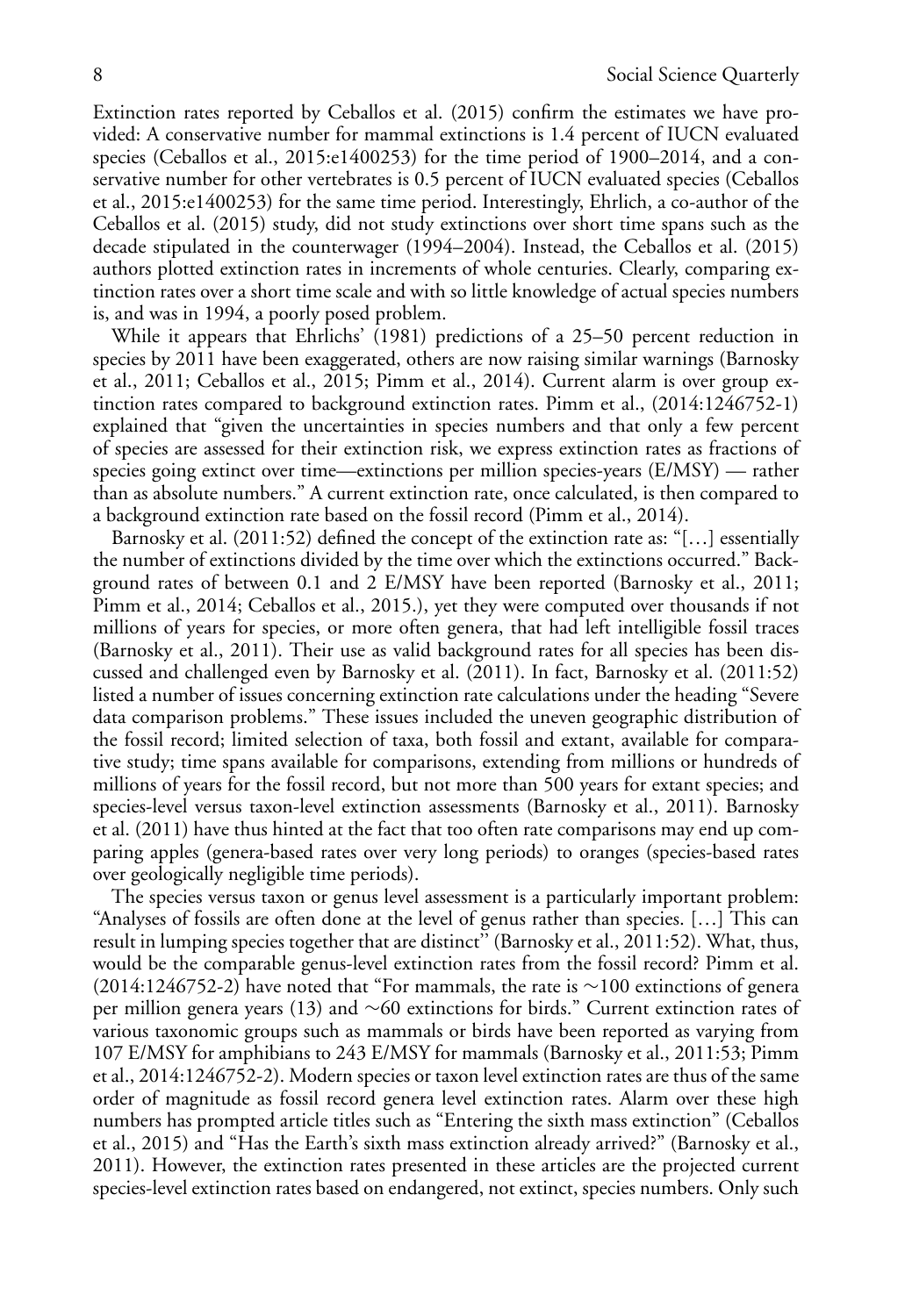extrapolated rates exceed the "'normal (non-anthropogenic) range of variance in extinction rate" (Barnosky et al., 2011:54).

Calculations of current extinction rates take into account the ratio of extinct species to known species multiplied by the number of years the species have been known. It is sufficient to use conservative counts of known species of a taxon or grouping, and a short timespan over which the individual species have been known (a common average, in Pimm et al., 2014) is only 80 years, despite the fact that most species have been known much longer) to see how sensitive these extinction rate calculations are to the exact numbers used. Let us illustrate these sensitivities using an example of avian extinctions developed by Pimm et al., (2014:1246752-1): 1,230 known bird species, each of which has been known, on average, for 80 years, give 98,334 species-years. With 13 species extinctions for this group, the extinction rate is  $13/98,334 \times 1,000,000 = 132$  E/MSY, the same order of magnitude as genera-level fossil extinctions. If we knew 1,500 species (only 270, or 20 percent, more than we do) and if we knew them, on average, for just 100 years instead of 80, but we had lost 15, not 13, species, we would have an extinction rate of only 15/(1,500  $\times$  100)  $\times$  1,000,000 = 10 E/MSY.

This new rate arrived at by increasing the number of species by 20 percent and the knowledge interval by 20 percent, while also increasing the extinction number by 15 percent, is an order of magnitude smaller than the currently reported extinction rate. What this exercise does show is that the measure adopted by many in the current extinction literature is easy to manipulate and exceedingly sensitive to the exact numerical values used. Moreover, reported without error bars, the E/MSY number projects a false sense of security.

Thus, upon closer scrutiny and cross-correlation between sources, current E/MSY extinction rates are on the same order of magnitude as fossil record genera-level rates reported by Pimm et al. (2014). They are also very sensitive to changes in the numerical values used to derive the E/MSY rates, values that, as in the human knowledge of the species interval, could be arbitrarily defined. For species correlated with human activity through the archaeological record, using knowledge intervals on the order of tens of years would be, in fact, misleading.

With species loss, the long-term outcome for claim 12 may even be in Simon's favor, as world species estimates are now reaching 8.7 million (Mora et al., 2011), with up to 86–91 percent of the insect and microorganism species still unknown to science, and the current extinction numbers increasing at rates still comparable to the non-anthropogenic rates established for fossil record genera.

# *Outcome 13: AIDS*

Ehrlich and Schneider's choice of AIDS mortality statistics is one of the few counterwager claims not subject to interpretation. Since the peak of deaths in 2005, the annual number of deaths from AIDS shows a downward trend (Figure 2). By 2018, the number of world deaths due to HIV/AIDS returned below the level observed in 1994 (770,000 vs. 790,000) (UNAIDS, 2019) and further declined significantly the following year (690,000) (UNAIDS, 2020).

With the latest data available for 2018 and 2019, Simon would have won this claim as HIV/AIDS mortality adopted a noticeable downward trend after 2017, giving Simon the victory with 2018 data.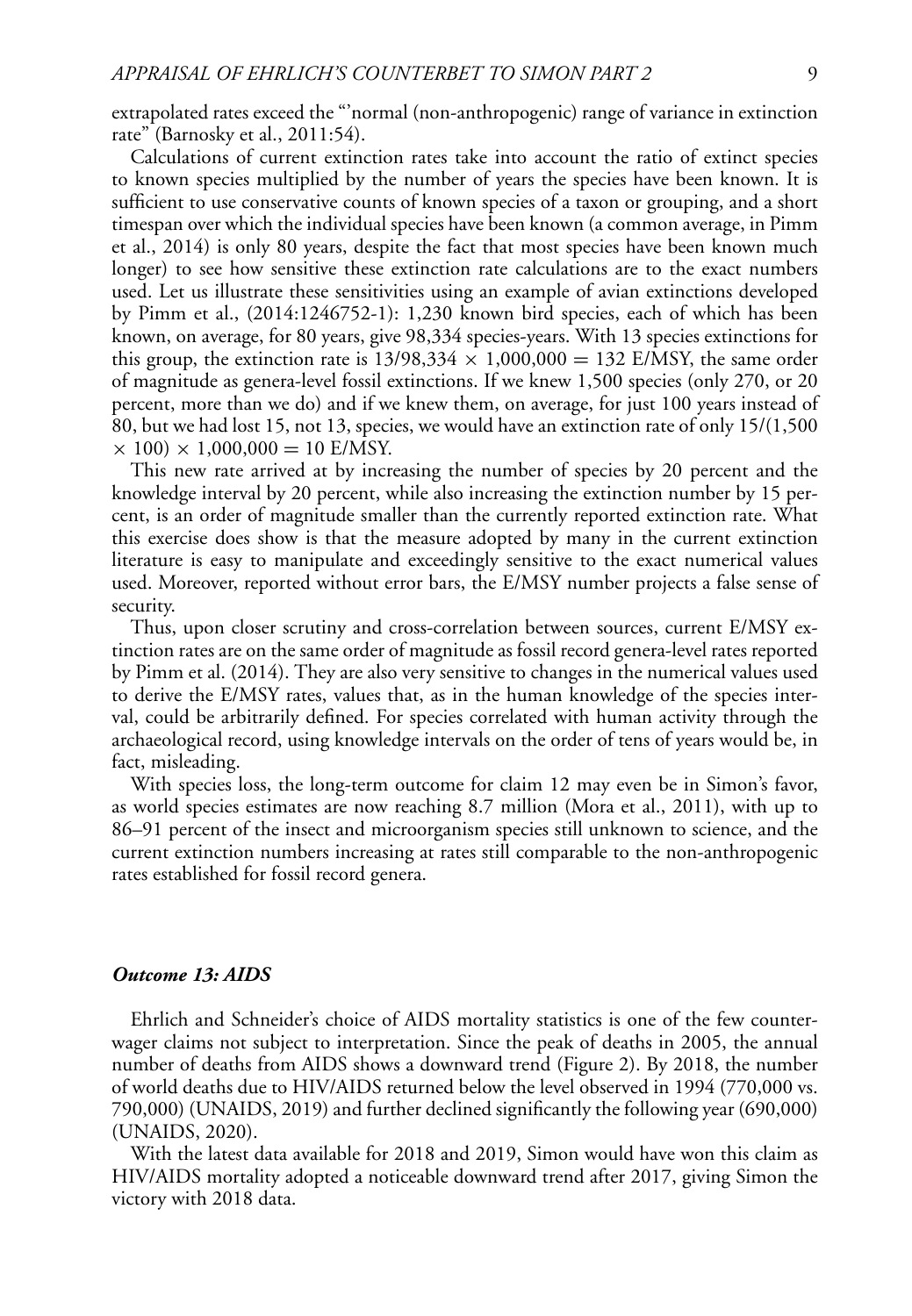FIGURE 2 Deaths from HIV/AIDS, World, 1994–2019



SOURCE: UNAIDS (2019, 2020).

## *Outcome 14: Sperm Count*

As discussed in Part 1 of this two article set, sperm count assessments are difficult to conduct ethically and reliably (Daniels, 2006; Cooper et al., 2010; Levine et al., 2017) and have been subject to selection bias (Deonandan and Jaleel, 2012). Moreover, sperm counts vary by temperature and geography, by ethnic group, and in conjunction with different kinds of physical and mental activity (Daniels, 2006; Swan, Elkin, and Fenster, 2000). Possibly the most rigorous early systematic reviews, and subsequent reanalyses, of male fertility studies have been conducted by Shanna Swan, Eric Elkin, and Laura Fenster (Swan, Elkin, and Fenster, 1997, 2000). Swan, Elkin, and Fenster (2000) reevaluated 54 of the 61 studies presented by Carlsen et al. (1992), then added 47 studies conducted between 1934 and 1996, each studying at least ten men using reliable and consistent procedures. Swan, Elkin, and Fenster (2000) offered a comprehensive discussion concluding that from 1934 to 1996, sperm counts declined by 1.5 percent in the United States, by 3 percent in both Europe and Australia, but remained unchanged in the so-called "non-Western" or "other" countries (Swan, Elkin, and Fenster, 2000:961, 963). Others concurred, noting that "[…] the undersampling of rural and less affluent men from low-income countries[,] calls into question researchers' claims of universally declining semen norms" (Deonandan and Jaleel, 2012:303).

Since 2000, a number of European studies confirmed the decline in sperm density and quality in Western European countries such as France (Burton, 2013; Rolland et al., 2013, on a sample of more than 26,000 men). Swan, Elkin, and Fenster (2000) have noted that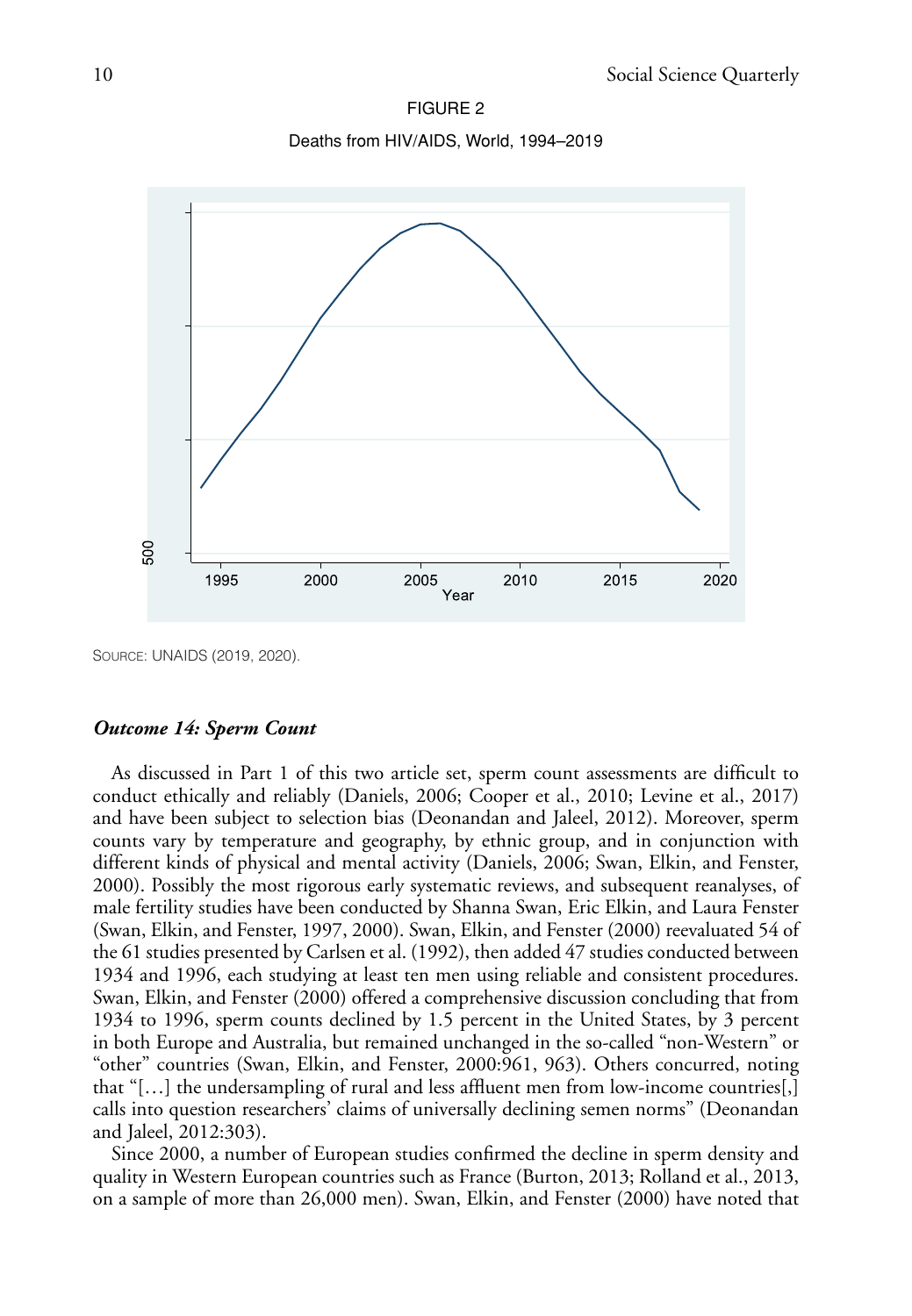more studies addressing geographic variation in sperm counts and quality are needed to learn about the changes in male fertility and their underlying causes.

According to the population by world region data (Roser, Ritchie, and Ortiz-Ospina, 2020), in 1994 European and North American populations constituted 17.97 percent of the world total; in 2004 their share of global population fell to 16.29 percent. Thus, sperm count declining trends apply to at most, 18 percent of the world while they remain unknown for the majority of world populations (Swan, Elkin, and Fenster, 2000; Deonandan and Jaleel, 2012). As such, the outcome of claim 12 (sperm count) remains uncertain.

It may be worth noting, too, that the decline in sperm density and quality in Western European countries reported by Burton (2013), among others, is still not catastrophic as "the average estimated sperm count is still well above the level deemed normal by the World Health Organization" (Burton, 2013:A46). Swan, Elkin, and Fenster (2000:965) also noted that while much is made of the decline of sperm density and quality as an indicator of environmental decline, more work is needed before these issues are connected. Ongoing research confirms that this claim still cannot be settled globally, merely, with provisos, for certain well-studied heavily developed geographic areas.

#### *Outcome 15: Inequality*

After 2000, estimates of global wealth inequality are far superior to those available pre-2000 even if there are important debates over measurement methodologies. The World Inequality Lab (part of the WID.world project) is arguably the research group that has exerted the greatest effort in measuring inequality. The *World Inequality Report* which the World Inequality Lab publishes (Alvaredo et al., 2019) includes nonfinancial assets, unlike the Oxfam Project, but still falls short of recognizing the full value of the property owned by the poor, at least if one accepts de Soto's (2000) estimates. Since 2000, the level of wealth inequality appears stable, a finding that is confirmed by other sources regardless of whether one looks at the top decile or the top centile (Davies, Lluberas, and Shorrocks, 2017). Simon thus wins claim 15 as the gap in wealth between the richest 10 percent of humanity and the poorest 10 percent is not significantly greater in recent years than it was in 1994.

However, wealth inequality is a very problematic measure. Generous welfare states encourage lower savings rates as there are fewer incentives to accumulate wealth for a downturn (Feldstein, 1974; Kaymak and Poschke, 2016). Age composition of the population is quite crucial as older populations tend to have more accumulated wealth. Adjusting for age composition of the population leads to dramatically different levels *and* trends of inequality (Paglin, 1975; Almås and Mogstad, 2012; Almås, Havnes, and Mogstad, 2011, 2012). Inequality trends based on wealth are thus are subject to uncertainty.

What about other measures of inequality? There are two viable substitutes. The first is income inequality. On that front, there is a clear agreement amongst scholar that global income inequality has been falling (Sala-i-Martin, 2006; Liberati, 2015). The measures disagree on the extent of the decline, but they all trend downward; see Liberati (2015) for a review of existing measures of inequality. Sala-i-Martin (2006:384) points to changes in inequality between 1979 and 2000 that range between −2.6 and −29.6 percent. There is a key nuance to note here. There is rising inequality *within* numerous countries, especially western countries. However, there is falling inequality *between* countries, which dominates the effect of inequality within western countries.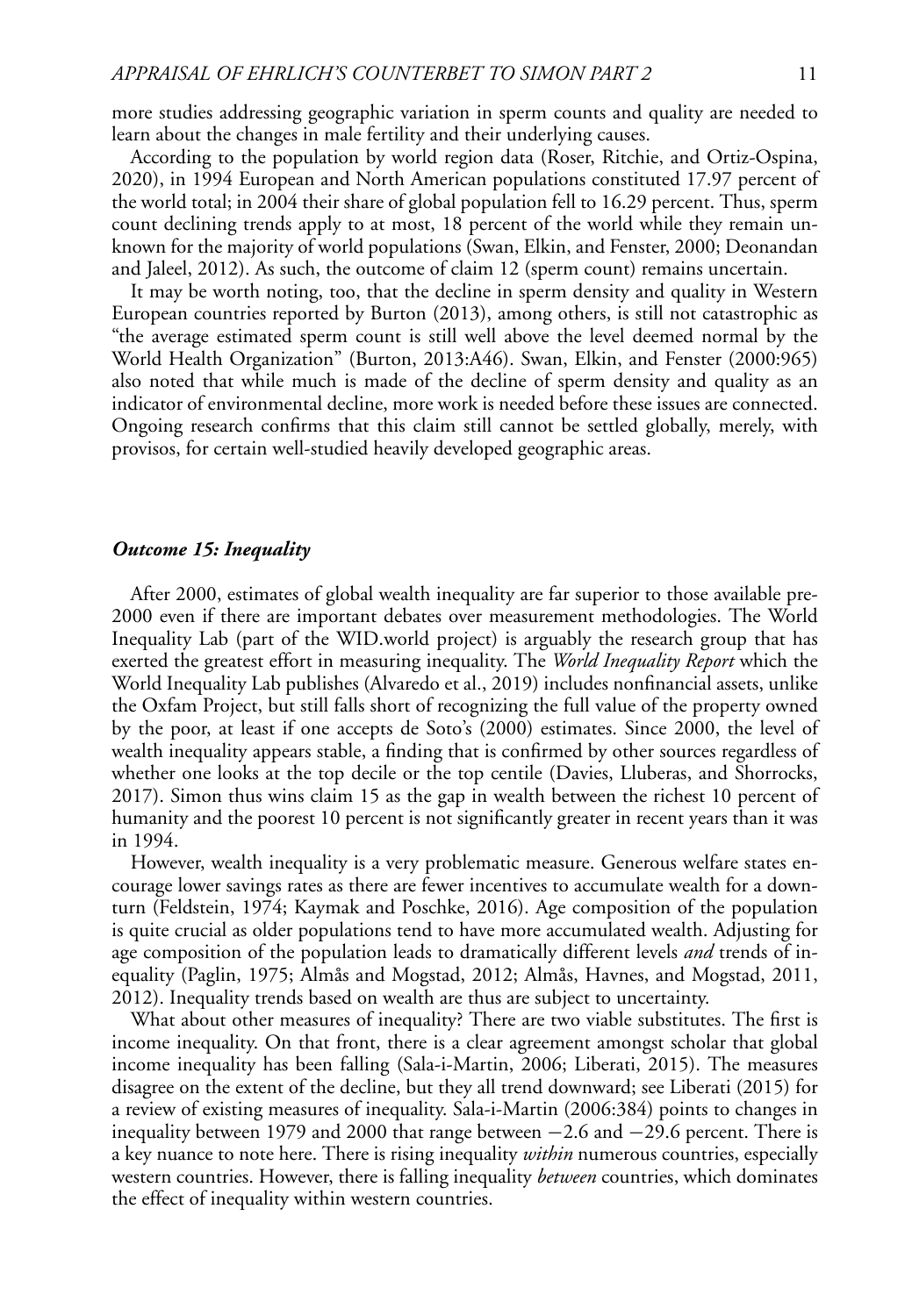The second measure is human development inequality, a number based on the human development index constructed by the United Nations. The index is created by weighting different components of well-being such as education, life expectancy, and income. Prados de la Escosura (2018) assembled historical data on these components for most countries going as far back as 1870 to create the index for countries. Using the populations of the different countries to weight each country, he created a distribution of human development inequality. With that index, he found that inequality has fallen by roughly a quarter between 1995 and 2015.

## *The Tally of Outcomes After Extended Timeline and Analysis*

Table 3 provides the tally of the bet if the terms were extended to the most recent available data points. Simon would win three claims, with trends in two more clearly favoring his perspective, while Ehrlich and Schneider win nine. Three indicators remain uncertain. The word "problematic" refers to the use of proxy data when the concepts used by Ehrlich and Schneider did not have equivalents in the literature, or else when they can hardly be considered as supportive of the Ehrlich–Schneider worldview (e.g., land per capita).

## **Simon's Rationale and Counterwager to the Second Bet Offer**

Simon offered three reasons for his rejection the second bet offer: the role of government policy; a personal version of the process more widely known as the environmental Kuznets curve; and the preference for direct measures of human welfare. The last of these reasons explains the indicators on which Simon proposed to wager a counterbet.

## *Markets, Governments, and the Kuznets Curve*

The role of government policies and the environmental Kuznets curve are intimately tied to each other. In the 1980 bet, Simon insisted on betting on commodities that were not subjected to important government interventions (e.g., price control, quotas, trade, or production restrictions) to reflect his view that creative individuals in free markets are able to produce solutions to deal with environmental problems. Implicit in this outlook is the notion that government policies can hinder the ability of markets to provide environmental solutions. Thus environmental problems could be—as Simon often pointed  $out<sup>1</sup>$ —caused by governments meddling with markets or by governments failing to secure private property rights.<sup>2</sup> These interventions would further delay the inflexion point of the relationship between economic development and environmental quality, which

<sup>&</sup>lt;sup>1</sup>For example, in discussing waste management in the *Ultimate Resource* Simon observed that governments had a role to play in the creation of "proper rules" that led to the internalization of externalities. However, he added that "crafting and legislating such rules is not easy" as the legislative process was bound to be subjected to intense pressure by interest groups who seek private gains from regulations whose costs is spread over large<br>populations (1996:302).<br> $\frac{2}{5}$ For example. Simon pointed out in The Ultimate Basement is the shall as for

For example, Simon pointed out in *The Ultimate Resource* that the absence of property rights, not economic activity per se, was the greatest threat to fish stock preservation. Research on the role of property rights in allowing fisheries to recover confirms the plausibility of this view (Costello, Gaines and Lynham, 2008).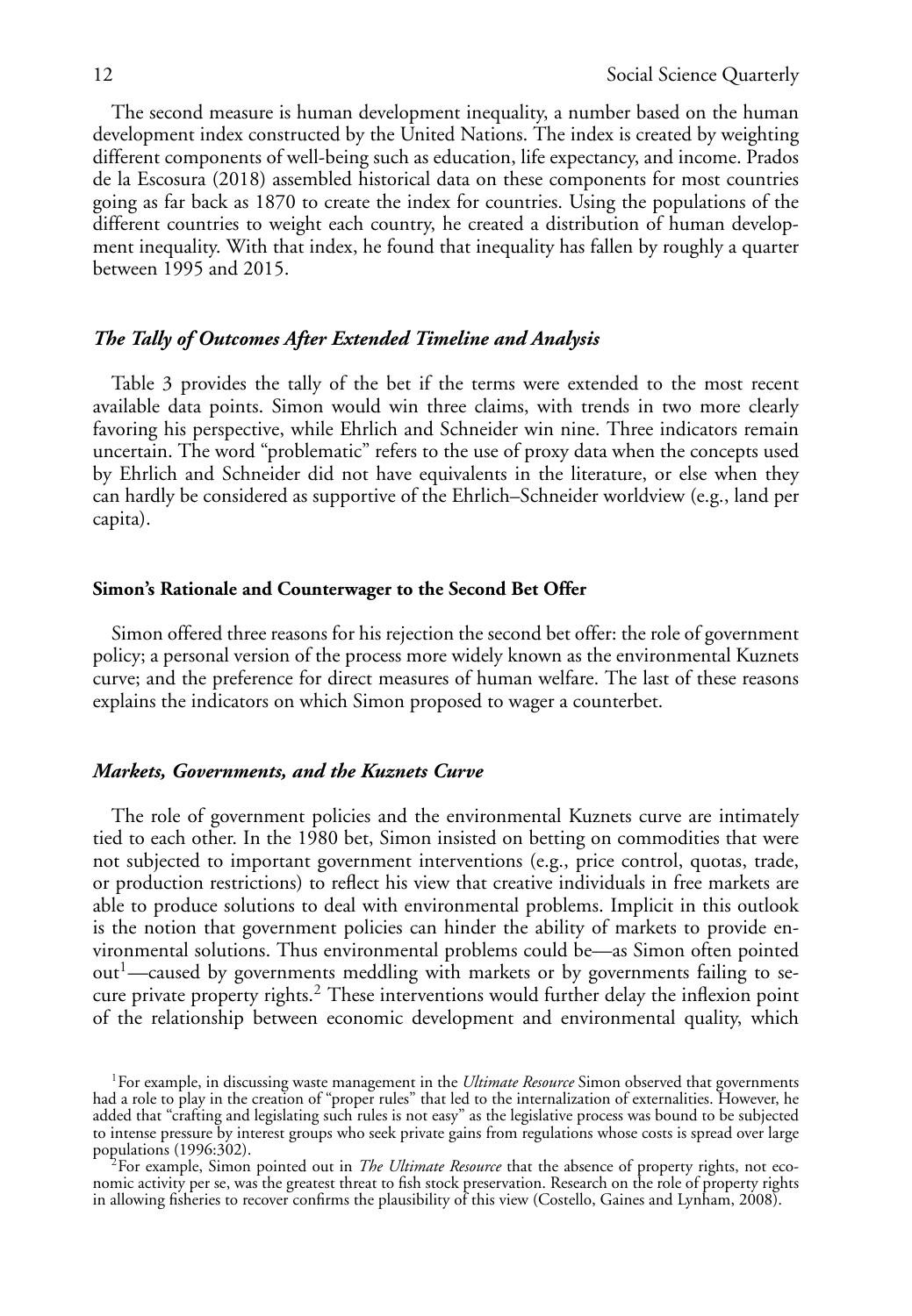| come of the Ehrlich-Schneider 1995 Counterwager When Extended to the Most Recent Data<br>ā           |                                                     |                       |
|------------------------------------------------------------------------------------------------------|-----------------------------------------------------|-----------------------|
| Ehrlich and Schneider's Indicators and Claims, 1994—Most Recent Year for<br>Vhich Data Are Available | Can the Indicator<br>Satisfactorily?<br>Be Measured | Ninner                |
| lost recent years available will on average be warmer than 1992-1994                                 | Yes                                                 | Ehrlich ar            |
| Vore carbon dioxide in afmosphere in most recent vear available than in 1994                         | Yes                                                 | Schneid<br>Ehrlich ar |

Winner

TABLE 3

|                                                                                    |                                  | Schneider                    |
|------------------------------------------------------------------------------------|----------------------------------|------------------------------|
|                                                                                    |                                  |                              |
| 3. More nitrous oxide in atmosphere in most recent year available than in 1994     | Yes                              | Ehrlich and                  |
|                                                                                    |                                  | Schneider                    |
| 4. Concentration of ozone (troposphere) greater in most recent year available      | No global data                   | <b>Jncertain</b> (trend      |
| than 1994                                                                          | available                        |                              |
| 5. Emissions of sulfur dioxide in Asia significantly greater in most recent year   | Yes                              | favors Simon)<br>Ehrlich and |
| available than in 1994.                                                            |                                  | Schneider                    |
|                                                                                    |                                  | (trend favors                |
|                                                                                    |                                  | Simon)                       |
| 6. Less fertile cropland per person in most recent year available than in 1994     | Problematic,                     | Ehrlich and                  |
|                                                                                    | (proxy:                          | Schneider                    |
|                                                                                    | farmland)                        |                              |
| in most recent year available than in 1994<br>'. Less agricultural soil per person | Problematic                      | Ehrlich and                  |
|                                                                                    | (proxy:                          | Schneider                    |
|                                                                                    | farmland)                        |                              |
| grown per person in most recent year<br>8. On average less rice and wheat          | Yes/yes                          | Simon                        |
| available than in 1992-1994                                                        |                                  |                              |
| 9. In developing nations less firewood available per person in most recent year    | Problematic                      | Ehrlich and                  |
| available than in 1994                                                             |                                  | Schneider                    |
|                                                                                    | (proxy: wood<br>fuel harvest and |                              |
|                                                                                    | production)                      |                              |
|                                                                                    |                                  | Continued                    |

*APPRAISAL OF EHRLICH'S COUNTERBET TO SIMON PART 2* 13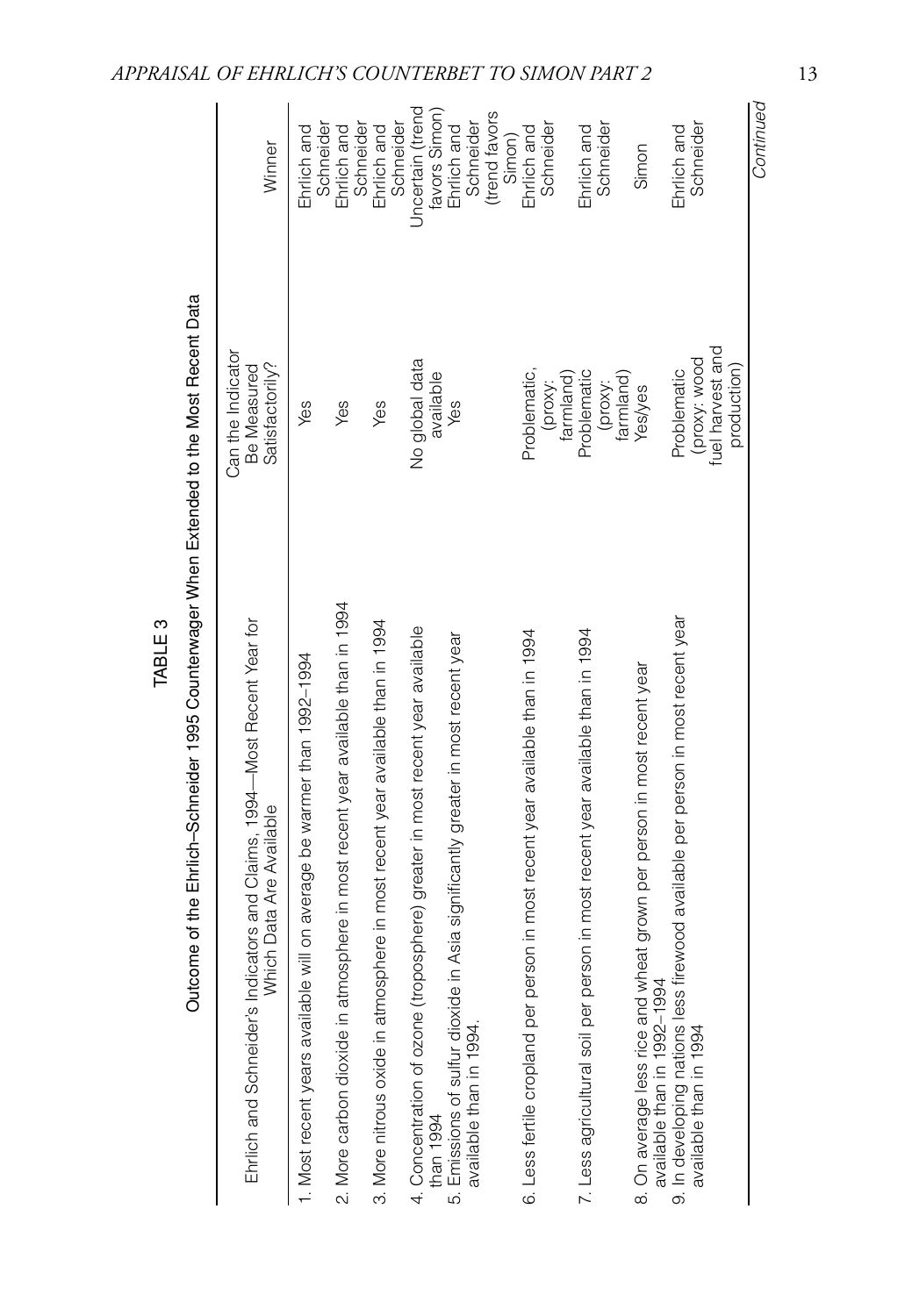| Ehrlich and Schneider's Indicators and Claims, 1994—Most Recent Year for<br>Which Data Are Available                                                         | Can the Indicator<br>Satisfactorily?<br>Be Measured                    | Winner                       |
|--------------------------------------------------------------------------------------------------------------------------------------------------------------|------------------------------------------------------------------------|------------------------------|
| I moist forests significantly smaller in in most<br>recent year available than in 1994<br>10. Remaining area of virgin tropica                               | (proxies: humid<br>tropical forest<br>deforestation)<br>Problematic    | Schneider<br>Ehrlich and     |
| 11. Oceanic fisheries harvest per person will continue its downward trend and<br>will be smaller than in 1994<br>thus in most recent year available          | Yes                                                                    | Schneider<br>Ehrlich and     |
| still extant in most recent year available than<br>12. Fewer plant and animal species<br>in 1994                                                             | (proxy: IUCN<br>Red List; no<br>estimate of<br>Problematic<br>reliable | Jncertain                    |
| 13. More people will die of AIDS in most recent year available than did in 1994                                                                              | global species)<br>Yes                                                 | Simon (after                 |
| 14. Between 1994 and most recent year available, sperm counts of human males<br>will continue to decline                                                     | No global data<br>available                                            | Uncertain<br>2018)           |
| in most recent year available than in 1994<br>15. The gap in wealth between the richest 10 percent of humanity and the<br>poorest 10 percent will be greater | <i>(incomplete</i><br>Problematic<br>data)                             | Simon                        |
| Tally                                                                                                                                                        |                                                                        | Ehrlich and<br>Simon: 3      |
|                                                                                                                                                              |                                                                        | Schneider: 9<br>Jncertain: 3 |
|                                                                                                                                                              |                                                                        |                              |

TABLE 3<br>Continued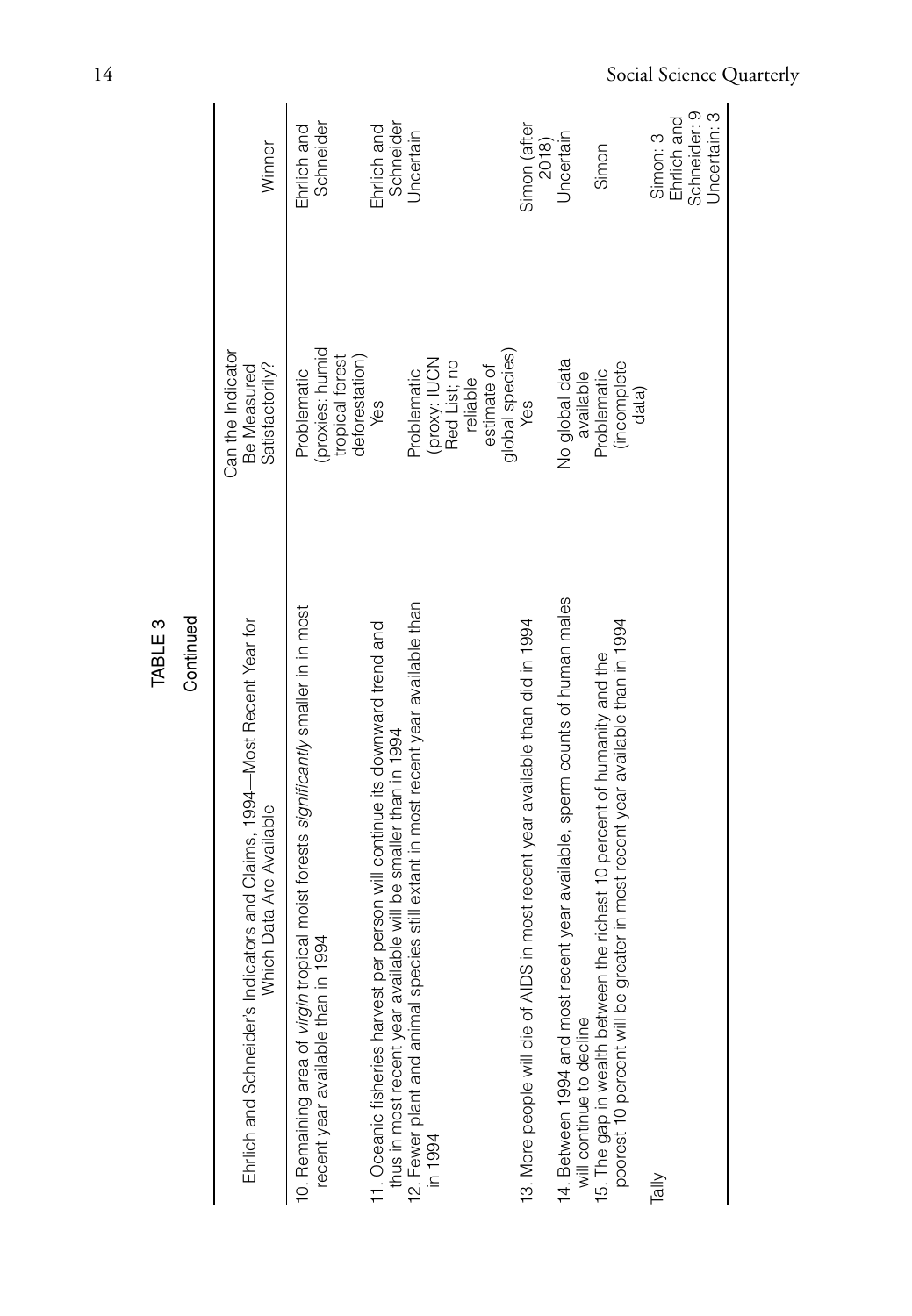means that indicators could deteriorate for a longer period of time until showing signs of improvement.

This viewpoint can be observed in claims 1 and 2 related to climate change. In this case, government subsidies to transport fuels will result in greater greenhouse gas emissions than would have otherwise been the case. Numerous studies have thus found that eliminating these subsidies would reduce worldwide greenhouse gases (GHG) emissions by somewhere between 5 and 36 percent (Larsen and Shah, 1992; Burniaux and Chateau, 2014; International Energy Agency and Organization of Economic Cooperation and Development, 2010; Stefanski, 2016). Thus, Simon's free-market arguments are not disproved by the bet's outcome.

Similarly, one can identify environmental Kuznets curve patterns with regard to ozone, sulfur dioxide, biodiversity and forest cover. For ozone and sulfur dioxide, the Kuznetstype curves suggest that that the time period of the bet was ahead of the peak point. This means that if current developments continue, the ozone and sulfur dioxide outcomes will eventually favor Simon.

However, it is in the case of biodiversity that the interplay between government policies and the environmental Kuznets curve is most noticeable. Arrow et al. (1995) and Raymond (2004) pointed out that Kuznets-type relationships are rarer in situations where there are issues of national boundaries and costs spread out over multiple generations. The study of biodiversity is subject to such problems and often delivers mixed or contradictory results. Some studies thus fail to identify a statistically significant Environmental Kuznets Curve (EKC) inflexion point (Raymond, 2004; Asafu-Adjaye, 2003), while others do (McPherson and Nieswiadomy, 2005; Mills and Waite, 2009). What is particularly interesting about those papers is that their authors make the case that Kuznets-curve relationships need to be examined with a better understanding of the impact of existing institutional arrangements. When institutions are included and measured with Simon's preferred metric (the economic freedom index), the inflexion point is significant and occurs earlier (Pandit and Laband,  $2009$ ).<sup>3</sup> Simon was thus arguably correct to suggest that improvements would be forthcoming *conditional* on letting markets work and confining government actions to internalizing externalities.

Forest transition provides another illustration of this interplay between "good" institutions and the environmental Kuznets curve. Barbier (2019) thus points out that institutional quality, proxied by variables such as the enforcement of property rights, which are a key component of economic freedom indexes, can hasten forest recovery. In this, Barbier echoes other work suggesting the presence of a Kuznets curve with regard to forest cover (Cuaresma et al., 2017; Benedek and Fertő, 2020; Bhattarai and Hammig, 2001; Murtazashvili, Murtazashvili, and Salahodjaev, 2019). Also in line with Simon's worldview is that much evidence suggests that government ownership, mismanagement, and subsidies are major drivers of tropical deforestation while strengthening the land and resource rights of native populations typically results in both better stewardship and lower rates of deforestation (Stevens et al., 2014). The combination of these elements suggests that it is likely that, along with a better definition and strengthening of ownership rights, economic development will in time deliver a forest transition in which greater wealth and population numbers are correlated with an expansion of the forest cover in tropical regions.

 $3$ Using the IUCN's percentage of species in each country that were on the Red List of threatened species in 2004, Pandit and Laband (2009) found that initial increases in economic freedom led to greater proportions of species being lost. However, there was an early inflexion point, which suggested that, past that threshold, fewer and fewer species were threatened as economic freedom increased. The effect was statistically significant for mammals and vascular plants and income also had no statistically significant effects once economic freedom was controlled for.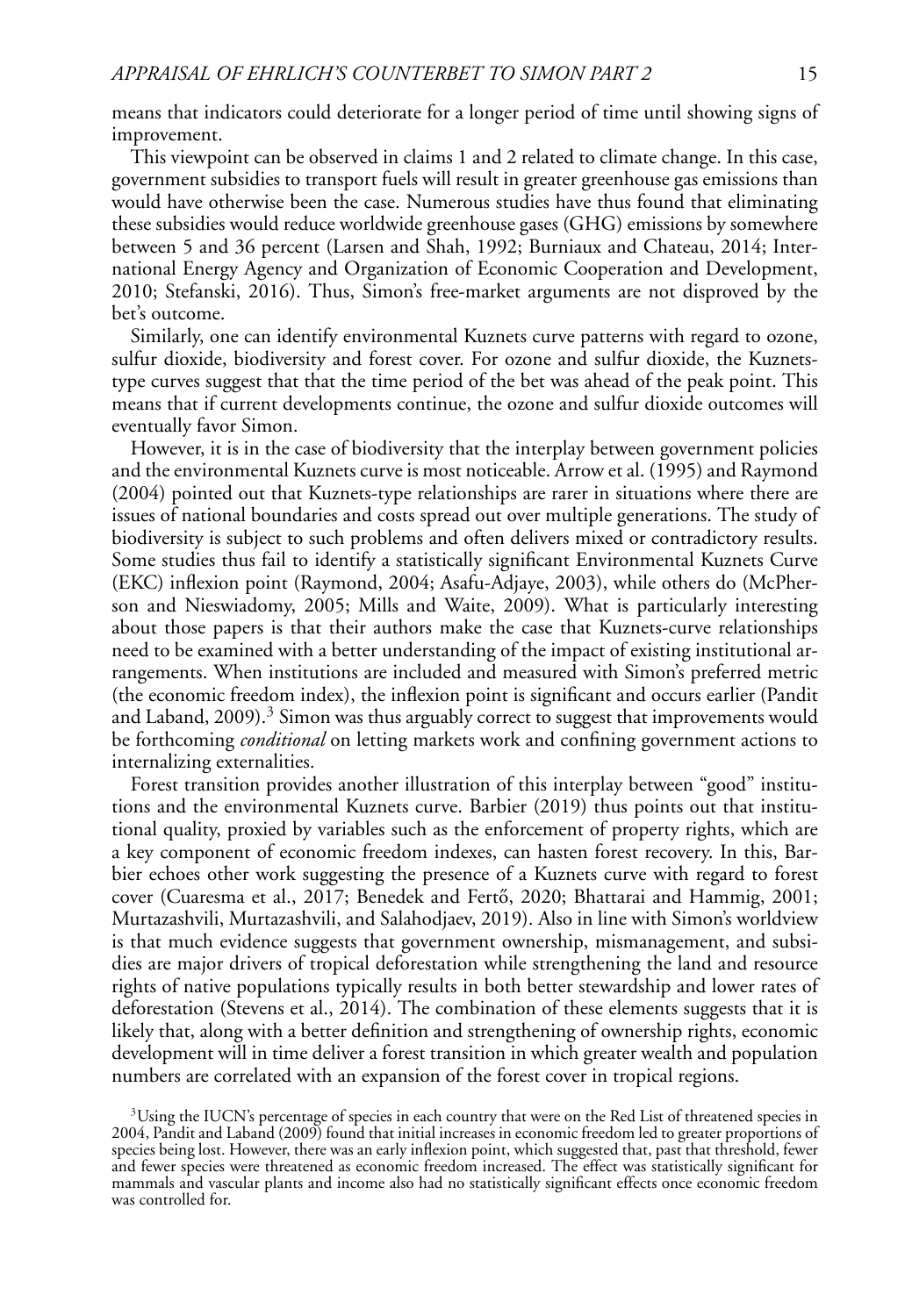## *Simon's Counterbet*

When he rejected Ehrlich and Schneider's offer, Simon stated he would rather use "measures of actual welfare, rather than intermediate conditions." Without formally proposing a new bet, Simon (n.d.) suggested some indicators on which he would be willing to wager: "mortality and morbidity," "life expectancy," "future calorie intake, food prices, or food output," "fish consumption which includes (…) fish farming" and "skin cancer death" (to reflect ozone-related problems).

Shifting to these indicators gives Simon's a clear win. For example, in Table 2 we already showed that the overall food supply (measured in calories per capita) has increased over the time window of the bet, which explains why global indicators of malnutrition have shown marked improvements in recent decades (Roser and Ritchie, 2013). Life expectancy at birth rose from 66.1 years in 1994 to 68.7 in 2004 and 72.6 in 2018 (World Bank, 2020). When wild catch and aquaculture fisheries are added to each other, fish consumption per capita increased 7 percent from 1994 to 2004 and a further 17 percent to 2015 (FAO, 2020b). Simon would only lose with regard to one of his proposed indicators: skin cancer rates which, when age-standardized, have increased mildly since 1995 (IHME, 2020).<sup>4</sup>

## **Reflective Conclusion**

Because of the nature of their original bet, the debate between Ehrlich and Simon is often mistakenly reduced to the nominal price and future availability of natural resources while the true object of the debate was human welfare and its relation to the environment. To Paul Ehrlich, any increase in population numbers and well-being were ultimately unsustainable because of the finite nature and limited carrying capacity of our environment. His counteroffer reflects this view. To Simon, markets and population growth provide solutions to environmental problems *conditional* on "good" institutions. In a certain way, even though it was never accepted, the second bet offers deeper insights into the complex views of both Ehrlich and Simon and those who follow in their footsteps.

On its own terms, the second bet is a victory for Ehrlich (and Schneider) in spite of numerous uncertainties regarding some indicators. Even when the time horizon is extended, Simon loses to Ehrlich and Schneider. Yet, Ehrlich and Schneider's claims on topics such as fertile cropland, agricultural soil, and fuelwood per capita, while correct, can arguably be interpreted as actual evidence of environmental improvement.

Simon's key priority and main contribution to the environmental debate was the assembling and communication of data. His critique of the proposed second bet, however, also highlighted another component of his worldview that was often downplayed or ignored by his critics, that is, the crucial role that institutions play in determining the relationship between the environment and economic development. As economist Mokyr (2003:60) pointed out: "what seem to be failures of technology are often the failures of institutions." Simon thus occasionally expressed the view that many real environmental problems were caused in large part by poorly secured property rights, high barriers to entrepreneurial activity, and government interventions that distort price signals. As such, they often had little if anything to do with anthropogenic pressures on a limited stock of resources and fragile ecosystems.

<sup>&</sup>lt;sup>4</sup>In 1994, the age-standardized death rates for nonmelanoma skin cancer rose from 0.821 per 100,000 to 0.826 per 100,000 in 2004 to 0.849 in 2017 (IHME, 2020).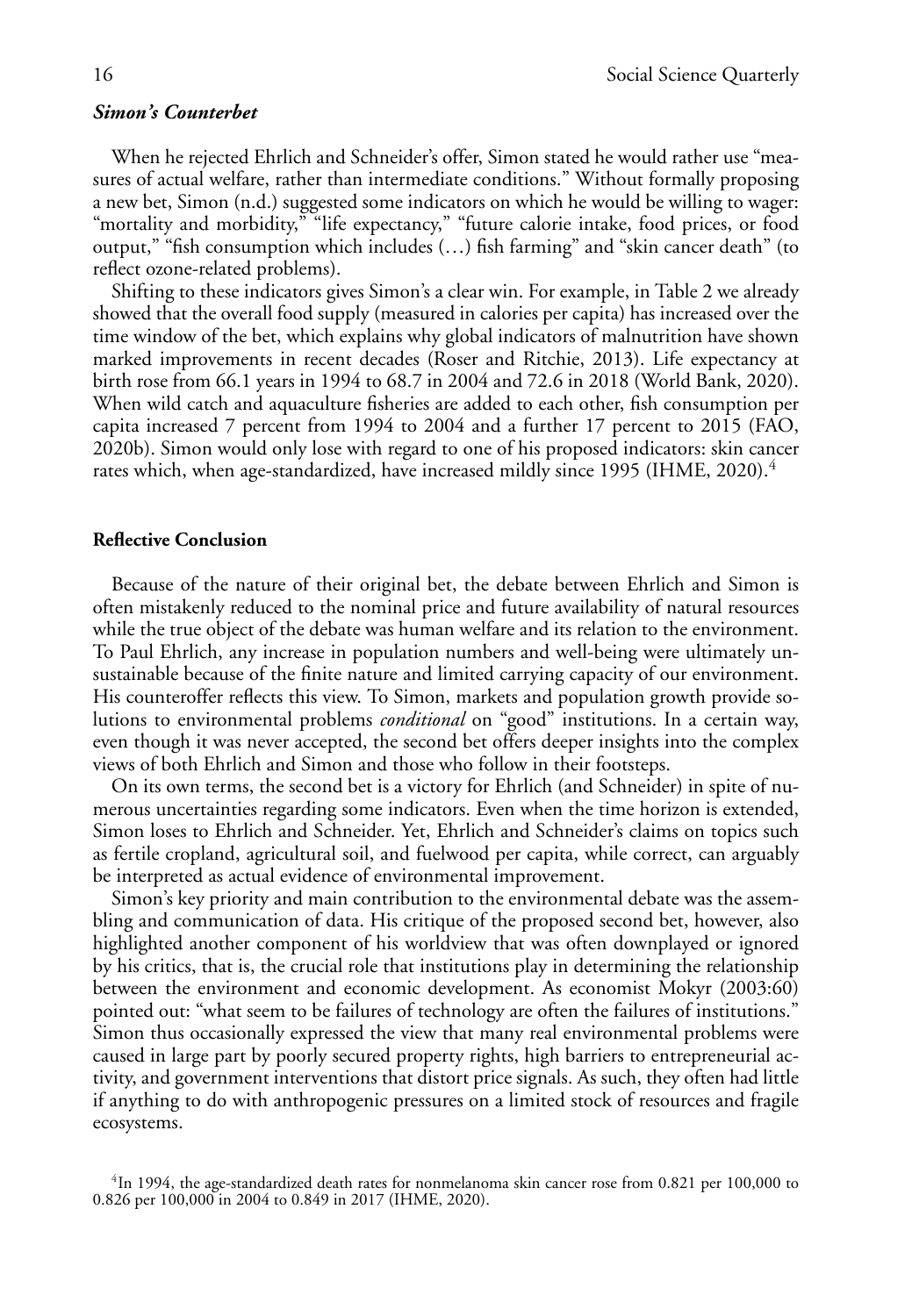#### *APPRAISAL OF EHRLICH'S COUNTERBET TO SIMON PART 2* 17

In the end, we do not doubt that both Simon and Ehrlich shared the same goals of improving human standards of living and reducing pressures on ecosystems. Their visions to achieve these outcomes, however, were almost completely opposite. The fact that Ehrlich and Schneider's own choice of indicators yielded mixed results in the long run, coupled with the fact that Simon's preferred indicators of direct human welfare yielded largely favorable outcomes is, in our opinion, sufficient to claim that Simon's optimistic perspective was once again largely validated.

#### **REFERENCES**

Aas, Wenche, Augustin Mortier, Van Bowersox, Ribu Cherian, Greg Faluvegi, Hilde Fagerli, Jenny Hand, Zbigniew Klimont, Corinne Galy-Lacaux, Christopher M.B. Lehmann, Cathrine Lund Myhre, Gunnar Myhre, Dirk Olivié, Keiichi Sato, Johannes Quaas, P. S.P. Rao, Michael Schulz, Drew Shindell, Ragnhild B. Skeie, Ariel SteinShow lessToshihiko Takemura, Svetlana Tsyro, Robert Vet, and Xiaobin Xu. 2019 "Global and Regional Trends of Atmospheric Sulfur." *Scientific Reports* 9(1):1–11.

Arrow, Kenneth, Bert Bolin, Robert Costanza, Partha Dasgupta, Carl Folke, C. S. Holling, C. S., Bengt-Owe Jansson, Simon Levin, Karl-Goran Maler, Charles Perrings, and David Pimentel. 1995. "Economic growth, Carrying capacity, and the Environment." *Ecological Economics*, 15(2):91–95. [https://EconPapers.repec.org/](https://EconPapers.repec.org/RePEc:eee:ecolec:v:15:y:1995:i:2:p:91-95) [RePEc:eee:ecolec:v:15:y:1995:i:2:p:91-95.](https://EconPapers.repec.org/RePEc:eee:ecolec:v:15:y:1995:i:2:p:91-95)

Alexandratos, Nikos, and Jelle Bruinsma. 2012. *World Agriculture Towards 2030/2050: The 2012 Revision*. Rome: FAO.

Almås, Ingvild, Tarjei Havnes, and Magne Mogstad. 2011. "Baby Booming Inequality? Demographic Change and Earnings Inequality in Norway, 1967–2000." *Journal of Economic Inequality* 9(4):629–50.

———. 2012. "Adjusting for age Effects in Cross-Sectional Distributions." *Stata Journal* 12(3):393–405.

Almås, Ingvild, and Magne Mogstad. 2012. "Older or Wealthier? The Impact of Age Adjustment on Wealth Inequality." *Scandinavian Journal of Economics* 114(1):24–54.

Alvaredo, Facundo, Lucas Chancel, Thomas Piketty, Emmanuel Saez, and Gabriel Zucman. 2019. *World Inequality Report, 2018: Executive Summary*. Paris: World Inequality Lab.

Asafu-Adjaye, John. 2003. "Biodiversity Loss and Economic Growth: A Cross-Country Analysis." *Contemporary Economic Policy* 21(2):173–85.

Ausubel, Jesse H. 2015. "The Return of Nature: How Technology Liberates the Environment." *Breakthrough Journal* 5(Spring). Available at (<http://thebreakthrough.org/index.php/journal/issue-5/the-return-of-nature>).

Ausubel, Jesse H., Iddo K. Wernick, and Paul E. Waggoner. 2013. "Peak Farmland and the Prospect of Land Sparing." *Population and Development Review* 38(S1):221–42.

Bailis, Rob, Yiting Wang, Rudi Drigo, Adrian Ghilardi, and Omar Masera. 2017. *Environmental Research Letters* 12(11):115002. -<https://doi.org/10.1088/1748-9326/aa83ed>

Baillie, Jonathan E. M., Craig Hilton-Taylor, and Simon N. Stuart. 2004. *IUCN Red List of Threatened Species: A Global Species Assessment*. Cambridge, UK: IUCN Publications Services Unit. Available at -<https://portals.iucn.org/library/sites/library/files/documents/RL-2004-001.pdf>.

Barbier, Edward B. 2019. "Institutional Constraints and the Forest Transition in Tropical Developing Countries." *International Advances in Economic Research* 25(1):1–18.

Barnosky, Anthony D., Nicholas Matzke, Susumu Tomiya, Guinevere O. U. Wogan, Brian Swartz, Tiago B. Quental, Charles Marshall, Jenny L. McGuire, Emily L. Lindsey, Kaitlin C. Maguire, Ben Mersey, and Elizabeth A. Ferrer. 2011. "Has the Earth's Sixth Mass Extinction Already Arrived?" *Nature* 471:51–57.

Bartkowski, Bartosz. 2016. "Are Diverse Ecosystems More Valuable? A Conceptual Framework for Economic Valuation of Biodiversity." *UFZ Discussion Papers, No. 9/2016*. Available at -[http://hdl.handle.net/10419/](http://hdl.handle.net/10419/144178) [144178](http://hdl.handle.net/10419/144178).

Benedek, Zsófia, and Imre Fertő. 2020. "Does Economic Growth Influence Forestry Trends? An Environmental Kuznets Curve Approach Based on a Composite Forest Recovery Index." *Ecological Indicators* 112:106067.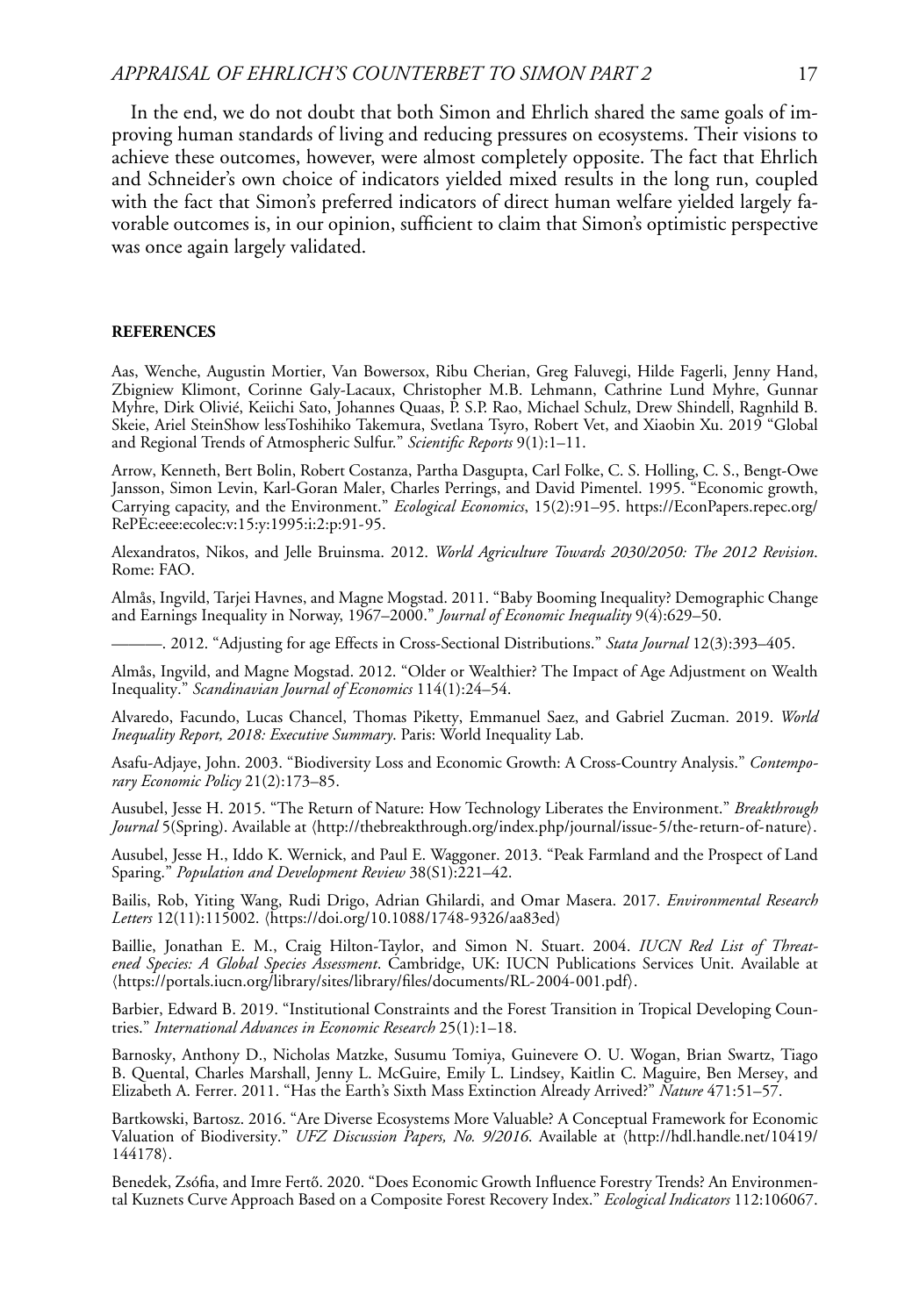Bhattarai, Madhusudan, and Michael Hammig. 2001. "Institutions and the Environmental Kuznets Curve for Deforestation: A Crosscountry Analysis for Latin America, Africa and Asia." *World Development* 29(6):995– 1010.

Bruce, Nigel, Rogelio Perez-Padilla, and Rachel Albalak. 2000. "Indoor Air Pollution in Developing Countries: A Major Environmental and Public Health Challenge." *Bulletin of the World Health Organization* 78(9):1078–92. Available at  $\langle \text{http://www.who.int/bulletin/archives/78(9)1078.pdf} \rangle$  $\langle \text{http://www.who.int/bulletin/archives/78(9)1078.pdf} \rangle$  $\langle \text{http://www.who.int/bulletin/archives/78(9)1078.pdf} \rangle$ .

Burniaux, Jean-Marc, and Jean Chateau. 2014. "Greenhouse Gases Mitigation Potential and Economic Efficiency of Phasing-Out Fossil Fuel Subsidies." *International Economics* 140:71–88.

Burton, Adrian. 2013. "Study Suggests Long-term Decline in French Sperm Quality." *Environmental Health Perspectives*. Available at -<http://ehp.niehs.nih.gov/121-a46/>.

Carlsen, Elisabeth, Aleksander Giwercman, Niels Keiding, and Niels E. Skakkebæk. 1992. "Evidence for Decreasing Quality of Semen during the Past Fifty Years." *British Medical Journal* 305:609–12.

Ceballos, Gerardo, Paul R. Ehrlich, Anthony D. Barnosky, Andres Garcia, Robert M. Pringle, and Todd M. Palmer. 2015. "Accelerated Modern Human-Induced Species Losses: Entering the Sixth Mass Extinction." *Science Advances* 1:e1400253. -<https://doi.org/10.1126/sciadv.1400253>.

Cooper, T. G., E. Noonan, S. von Eckardstein, J. Auger, H. W. Baker, H. M. Behre, T. B. Haugen, T. Kruger, C. Wang, M. T. Mbizvo, and K. M. Vogelsong. 2010. "World Health Organization Reference Values for Human Semen Characteristics." *Human Reproduction Update* 16(3):231–45. ([https://doi.org/10.1093/](https://doi.org/10.1093/humupd/dmp048) [humupd/dmp048](https://doi.org/10.1093/humupd/dmp048)).

Costello, Christopher, Steven Gaines, and John Lynham. 2008. "Can Catch Shares Prevent Fisheries Collapse." *Science* 321(5896):1678–81.

Costello, Christopher, and Michael Ward. 2006. "Search, Bioprospecting, and Biodiversity Conservation." *Journal of Environmental Economics and Management* 52:615–26.

Craft, Amy B., and R. David Simpson. 2001. "The Value of Biodiversity in Pharmaceutical Research with Differentiated Products." *Environmental and Resource Economics* 18:1–17.

Cuaresma, Jesús Crespo, Olha Danylo, Steffen Fritz, Ian McCallum, Michael Obersteiner, Linda See and Brian Walsh. 2017 "Economic Development and Forest Cover: Evidence from Satellite Data." *Scientific Reports* 7:40678.

Daniels, Cynthia R. 2006. *Exposing Men: The Science and Politics of Male Reproduction*. New York: Oxford University Press. (<https://doi.org/10.1093/acprof:oso/9780195148411.003.0011>).

Davies, James B., Rodrigo Lluberas, and Anthony F. Shorrocks. 2017. "Estimating the Level and Distribution of Global Wealth, 2000–2014." *Review of Income and Wealth* 63(4):731–59.

Deaton, Angus. 2013. *The Great Escape: Health, Wealth, and the Origins of Inequality*. Princeton, NJ: Princeton University Press.

Deonandan, Raywat, and Marya Jaleel. 2012. "Global Decline in Semen Quality: Ignoring the Developing World Introduces Selection Bias." *International Journal of General Medicine* 5:303–306.

Earth System Research Laboratories (NOAA ESRL). 2020. Trends in Atmospheric Carbon Dioxide. Washington, DC: National Oceanographic and Atmospheric Administration. Available at -[https://www.esrl.noaa.](https://www.esrl.noaa.gov/gmd/ccgg/trends/data.html) [gov/gmd/ccgg/trends/data.html](https://www.esrl.noaa.gov/gmd/ccgg/trends/data.html).

Ehrlich, Paul R., and Anne H. Ehrlich. 1981. *Extinction: The Causes and Consequences of the Disappearance of Species*. New York, NY: Random House.

———. 1996. *Betrayal of Science and Reason: How Anti-Environmental Rhetoric Threatens Our Future*. Washington, DC: Island Press.

Elahi, R., M. I. O'Connor, J. E. Byrnes, J. Dunic, B. K. Eriksson, M. J. Hensel, and P. J. Kearns. 2015. "Recent Trends in Local-Scale Marine Biodiversity Reflect Community Structure and Human Impacts." *Current Biology* 25(14):1938–43.

Environmental Protection Agency (EPA). 2016. *Draft Inventory of U.S. Greenhouse Gas Emissions and Sinks: 1990–2014*. Washington, DC: U.S. Environmental Protection Agency.

Faegri, Knut. 1988. "Preface." Pp. 1–2 in Hilary H. Birks, H. J. Birks, Peter Emil Kaland, and Dagfinn Moe, eds., *The Cultural Landscape. Past Present and Future*. Cambridge: Cambridge University Press.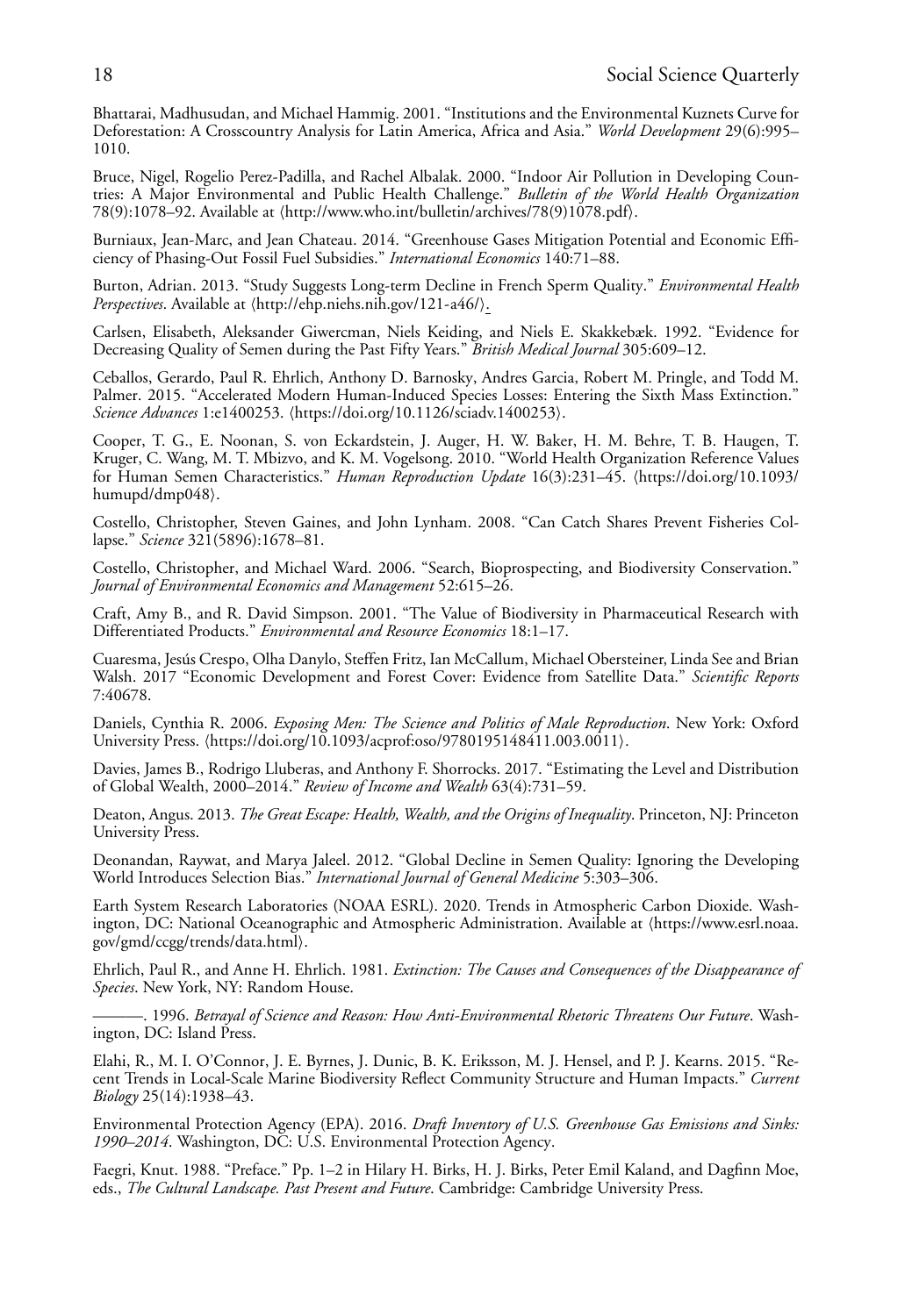Feldstein, Martin. 1974. "Social Security, Induced Retirement, and Aggregate Capital Accumulation." *Journal of Political Economy* 82(5):905–26.

Federico, Giovanni. 2005. *[JS1] Feeding the World: An Economic History of Agriculture, 1800–2000*. Princeton: Princeton University Press.

Folberth, Christian, Nikolay Khabarov, Juraj Balkovic, Ratislav Skalsky, Piero Visconti, Philippe Ciais, Ivan A. Janssens, Josep Penuelas, and Michael Obersteiner. 2020. "The Global Cropland-Sparing Potential of High-Yield Farming." *Nature Sustainability* 3:281–89.

Food and Agricultural Organization (FAO). 2020a. *FAOSTAT*. Available at ([http://www.fao.org/faostat/en/](http://www.fao.org/faostat/en/#data/RL) [#data/RL](http://www.fao.org/faostat/en/#data/RL) $\rangle$ .

————. 2020b. *FISHSTAT*. Available at  $\langle$ <http://www.fao.org/faostat/en/#data/RL> $\rangle$ .

Food and Agriculture Organization of the United Nations (FAO). 2010. *Global Forest Resources Assessment* 2010: *Main Report*. Rome: FAO. Available at  $\frac{\hbar}{\hbar}$  (<http://www.fao.org/docrep/013/i1757e/i1757e.pdf>).

———. 2016. *The State of World Fisheries and Aquaculture 2016. Contributing to Food Security and Nutrition for All*. Rome: FAO. Available at  $\langle \text{http://www.fao.org/3/a-i5555e.pdf} \rangle$  $\langle \text{http://www.fao.org/3/a-i5555e.pdf} \rangle$  $\langle \text{http://www.fao.org/3/a-i5555e.pdf} \rangle$ .

Gaudel, A., O. R. Cooper, G. Ancellet Barret, B. A. Boynard, J. P. Burrows, C. Clerbaux, P.-F. Coheur, J. Cuesta Cuevas, E. D. Doniki, G. Dufour, F. Ebojie, G. Foret, O. Garcia, M. J. Granados-Muñoz, J. W. Hannigan, F. Hase, B. Hassler, G. Huang, D. Hurtmans, D. Jaffe Jones, N. P. Kalabokas, B. Kerridge, S. Kulawik, B. Latter, T. Leblanc, E. Le Flochmoën, W. Lin, J. Liu, X. Liu, E. Mahieu, A. McClure-Begley, A. J. L. Neu, M. Osman, M. Palm, H. Petetin, I. Petropavlovskikh, R. Querel, N. A. Rahpoe, A. Rozanov, M. G. Schultz, J. Schwab, R. Siddans, D. Smale, M. Steinbacher, H. Tanimoto, D. Tarasick, V. Thouret, A. M. Thompson, T. Trickl, B. Weatherhead, C. Wespes, H. Worden, C. Vigouroux, X. Xu, G. Zeng, and J. R. Ziemke. 2018. "Tropospheric Ozone Assessment Report: Present-Day Distribution and Trends of Tropospheric Ozone Relevant to Climate and Global Atmospheric Chemistry Model Evaluation." *Elementa: Science of the Anthropocene* 6(1):39.

Gentry, Rebecca R., Halley E. Froehlich, Dietmar Grimm, Peter Kareiva, Michael Parke, Michael Rust, Steven D. Gaines, and Benjamin S. Halpern. 2017. "Mapping the Global Potential for Marine Aquaculture." *Nature Ecology & Evolution* 1:1317–24.

Goklany, Indur. 2009. "Have Increases in Population, Affluence and Technology Worsened Human and Environmental Well-Being?" *Electronic Journal of Sustainable Development* 1(3):3–28. Available at ([http://](http://goklany.org/library/EJSD%202009.pdf) [goklany.org/library/EJSD%202009.pdf](http://goklany.org/library/EJSD%202009.pdf).

Golinska, Beata. 2014. "Amazonian Dark Earths in the Context of Pre-Columbian Settlements." ´ *Geology, Geophysics & Environment* 40(2):219–32.

Heckenberger, Michael J., J. Christian Russell, Carlos Fausto, Joshua R. Toney, Morgan J. Schmidt, Edithe Pereira, Bruna Franchetto, and Afukaka Kuikuro. 2008. "Pre-Columbian Urbanism, Anthropogenic Landscapes, and the Future of the Amazon." *Science* 321(5893):1214–7.

Heckenberger, Michael, and Eduardo Góes Neves. 2009. "Amazonian Archaeology." *Annual Review of Anthropology* 38:251–66.

Institute for Health Metrics and Evaluation (IHME). 2020. *Global Burden of Disease*. Available at ([http:](http://www.healthdata.org/gbd) [//www.healthdata.org/gbd](http://www.healthdata.org/gbd)).

International Energy Agency and Organization for Economic Cooperation and Development. 2010. *World Energy Outlook 2010*. Paris: International Energy Agency and Organisation for Economic Cooperation and Development.

IUCN. 2016. *The IUCN Red List of Threatened Species. Version 2016-2*. Available at  $\langle \text{http://www.iucnredlist.}$  $\langle \text{http://www.iucnredlist.}$  $\langle \text{http://www.iucnredlist.}$  $\text{org}$  $\text{org}$  $\text{org}$ .

———. 2020. *The IUCN Red List of Threatened Species*. Version 2020-2. Available at ([https://www.](https://www.iucnredlist.org) [iucnredlist.org](https://www.iucnredlist.org)).

Kauppi, Pekka E., Jesse H. Ausubel, Jingyun Fang, Alexander S. Mather, Roger A. Sedjo, and Paul E. Waggoner. 2006. "Returning Forests Analyzed with the Forest Identity." *Proceedings of the National Academy of Sciences* 103(46):17574–79.

Kaymak, Barış, and Markus Poschke. 2016. "The Evolution of Wealth Inequality over Half a Century: The Role of Taxes, Transfers and Technology." *Journal of Monetary Economics* 77:1–25.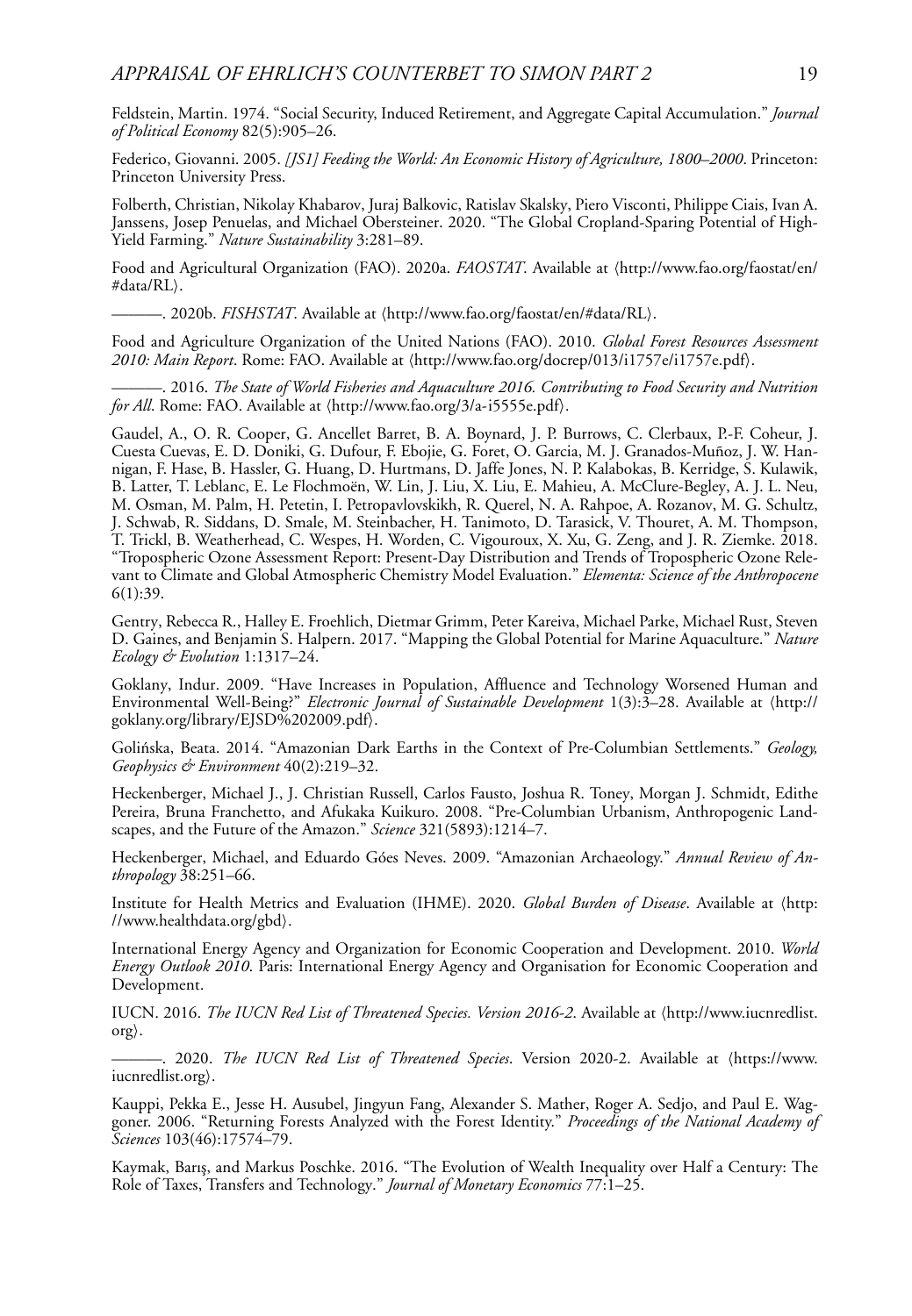Klein Goldewijk, Kees, A. Beusen, G. Van Drecht, and M. De Vos. 2011 "The HYDE 3.1 Spatially Explicit Database of Human-Induced Global Land-Use Change over the Past 12,000 Years." *Global Ecology and Biogeography* 20(1):73–86.

Larsen, Bjorn, and Anwar Shah. 1992. *World Fossil Fuel Subsidies and Global Carbon Emissions*. Washington, DC: World Bank.

Levine, Hagai, Niels Jørgensen, Anderson Martino-Andrade, Jaime Mendiola, Dan Weksler-Derri, Irina Mindlis, Rachel Pinotti, and Shanna H. Swan. 2017. "Temporal Trends in Sperm Count: A systematic Review and Meta-regression Analysis." *Human Reproduction Update*. Available at -[https://academic.oup.com/humupd/article/doi/10.1093/humupd/dmx022/4035689/Temporal-trends](https://academic.oup.com/humupd/article/doi/10.1093/humupd/dmx022/4035689/Temporal-trends-in-sperm-count-a-systematic-review)[in-sperm-count-a-systematic-review](https://academic.oup.com/humupd/article/doi/10.1093/humupd/dmx022/4035689/Temporal-trends-in-sperm-count-a-systematic-review)).

Levis, C., et al. 2017 "Persistent Effects of Pre-Columbian Plant Domestication on Amazonian Forest Composition." *Science* 355(6328):925–31.

Liberati, Paolo. 2015. "The World Distribution of Income and Its Inequality, 1970–2009." *Review of Income and Wealth* 61(2):248–73.

Lombardo, Umberto, José Iriarte, Lautaro Hilbert, Javier Ruiz-Pérez, José M. Capriles, and Heinz Veit. 2020. "Early Holocene Crop Cultivation and Landscape Modification in Amazonia." *Nature*. ([https://doi.org/10.](https://doi.org/10.1038/s41586-020-2162-7) [1038/s41586-020-2162-7](https://doi.org/10.1038/s41586-020-2162-7) .

McGrath, Matt. 2020. "Crops Were Cultivated in Regions of the Amazon '10,000 Years Ago.'" *BBC News* April 8. Available at ([https://www.bbc.com/news/science-environment-52217636?fbclid=](https://www.bbc.com/news/science-environment-52217636?fbclid=IwAR2MSoHo7okbZyQR5kGf_sHU_gsiwE-8WE3QKFxWusWeGMRk6xWo4zAbE5E) [IwAR2MSoHo7okbZyQR5kGf\\_sHU\\_gsiwE-8WE3QKFxWusWeGMRk6xWo4zAbE5E](https://www.bbc.com/news/science-environment-52217636?fbclid=IwAR2MSoHo7okbZyQR5kGf_sHU_gsiwE-8WE3QKFxWusWeGMRk6xWo4zAbE5E).

McPherson, Michael A., and Michael L. Nieswiadomy. 2005. "Environmental Kuznets Curve: Threatened Species and Spatial Effects." *Ecological Economics* 55(3):395–407.

Medhaug, Iselin, Martin B. Stolpe, Erich M. Fischer, and Reto Knutti. 2017. "Reconciling Controversies About the 'Global Warming Hiatus.'" *Nature* 545(7652):41–47.

Met Office Hadley Centre. 2020. *HadCRUT4*. Available at ([https://www.metoffice.gov.uk/hadobs/](https://www.metoffice.gov.uk/hadobs/hadcrut4/) [hadcrut4/](https://www.metoffice.gov.uk/hadobs/hadcrut4/)).

Mills, Julianne H., and Thomas A. Waite. 2009. "Economic Prosperity, Biodiversity Conservation, and the Environmental Kuznets Curve." *Ecological Economics* 68(7):2087–95.

Mokyr, Joel. 2003. "Thinking About Technology and Institutions." *Macalester International* 13(1):8.

Mora, C., D. P. Tittensor, S. Adl, A. G. B. Simpson, and B. Worm. 2011. "How Many Species Are There on Earth and in the Ocean?" *PLoS Biology* 9(8):e1001127. -<https://doi.org/10.1371/journal.pbio.1001127>.

Moreno-Mateos, D., E. B. Barbier, P. C. Jones, H. P. Jones, J. Aronson, J. A. López-López, Michelle L. Mc-Crackin, Paula Meli, Daniel Montoya, and J. M. R. Benayas. 2017. "Anthropogenic Ecosystem Disturbance and the Recovery Debt." *Nature Communications* 8(1):1–6.

Murtazashvili, Ilia, Jennifer Murtazashvili, and Raufhon Salahodjaev. 2019. "Trust and Deforestation: A Cross-Country Comparison." *Forest Policy and Economics* 101:111–19.

National Aeronautics and Space Administration (NOAA GISS). 2020. *GISS Surface Temperature Analysis GISTEMP v4*. Available at  $\langle \text{https://data.giss.nasa.gov/gistemp/}\rangle$  $\langle \text{https://data.giss.nasa.gov/gistemp/}\rangle$  $\langle \text{https://data.giss.nasa.gov/gistemp/}\rangle$ .

National Oceanic and Atmospheric Administration (NOAA CDR). 2020. *NOAA Climate Data Record (CDR)* of MSU *and AMSU-A Mean Layer Temperature, UAH Version 6.0*. Available at (https://data.nodc.noaa.gov/cgi-<br>. [bin/iso?id=gov.noaa.ncdc:C00961](https://data.nodc.noaa.gov/cgi-bin/iso?id=gov.noaa.ncdc:C00961)).

Paglin, Morton. 1975. "The Measurement and Trend of Inequality: A Basic Revision." *American Economic Review* 65(4):598–609.

Pandit, Ram, and David N. Laband. 2009. "Economic Freedom, Corruption, and Species Imperilment: A Cross-Country Analysis." *Society and Natural Resources* 22(9):805–23.

Pimm, S. L., C. N. Jenkins, R. Abell, T. M. Brooks, J. L. Gittelman, L. N. Joppa, P. H. Raven, C. M. Roberts, and J. O. Sexton. 2014. The Biodiversity of Species and their Rates of Extinction, Distribution, and Protection. *Science* 344(6187). (<https://doi.org/10.1126/science.1246752>).

Prados de la Escosura, Leandro. 2018. "Well-Being Inequality in the Long Run." CEPR Discussion Paper No. DP12920, Available at SSRN:<https://ssrn.com/abstract=3178089>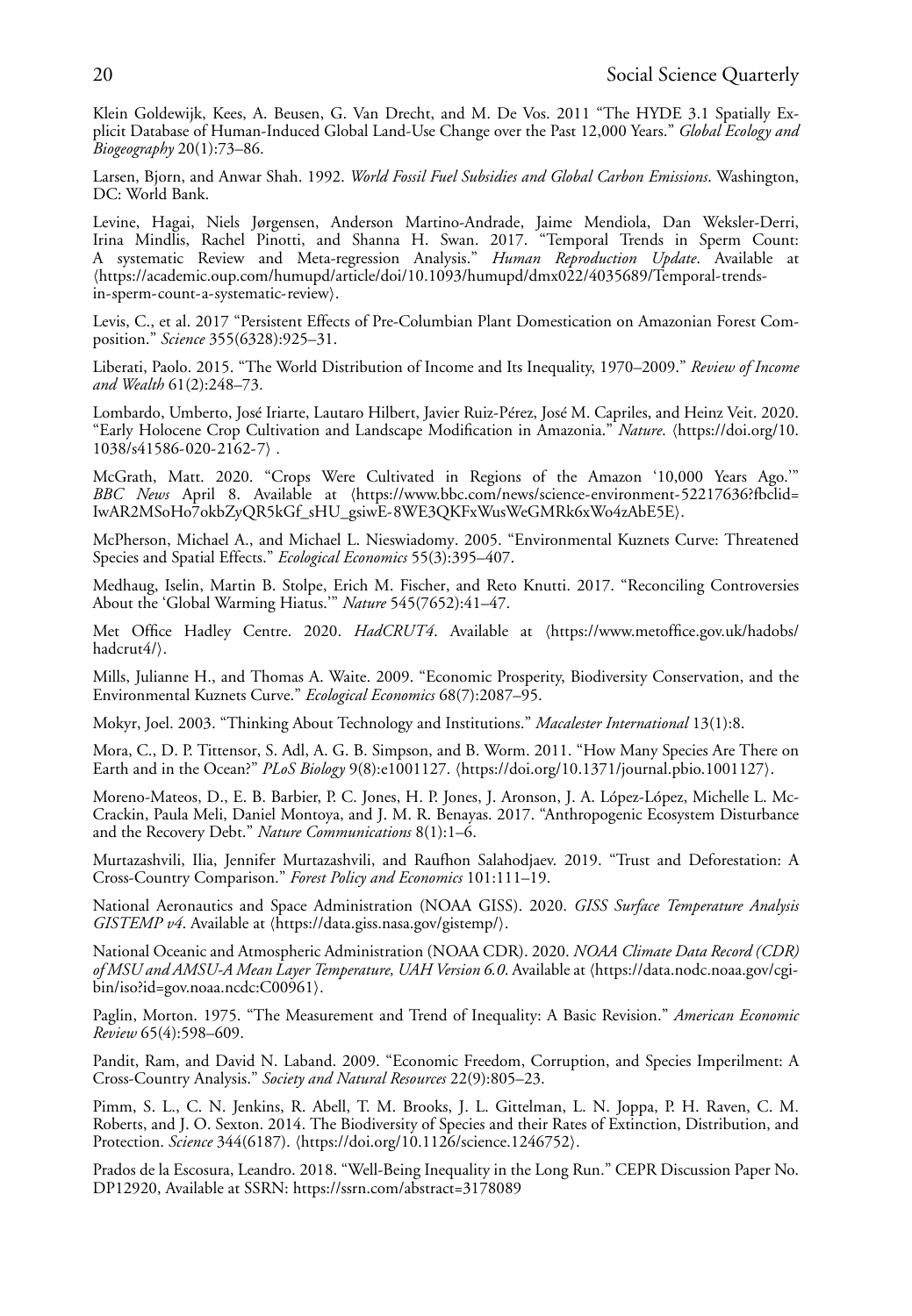Primack, R. B., A. J. Miller-Rushing, R. T. Corlett, V. Devictor, D. Johns, R. Loyola, Bea Maas, Robin J. Pakeman, and L. Pejchar. 2018. "Biodiversity Gains? The Debate on Changes in Local-vs Global-Scale Species Richness." *Biological Conservation* 219:A1.

Raymond, Leigh. 2004. "Economic Growth as Environmental Policy? Reconsidering the Environmental Kuznets Curve." *Journal of Public Policy* 24(3):327–48.

Rolland, M., J. Le Moal, V. Wagener, D. Royère, and J. De Mouzon. 2013. "Decline in Semen Concentration and Morphology in a Sample of 26,609 Men Close to General Population between 1989 and 2005 in France." *Human Reproduction* 28(2):462–70.

Roser, Max, and Hannah Ritchie. 2013. "Hunger and Undernourishment." *OurWorldInData.org*. Available at (<https://ourworldindata.org/hunger-and-undernourishment>).

Roser, Max, Hannah Ritchie, and Esteban Ortiz-Ospina. 2020. "World Population Growth." *OurWorldIn*Data.org. Available at (<https://ourworldindata.org/world-population-growth>).

Sala-i-Martin, Xavier. 2006. "The World Distribution of Income: Falling Poverty and… Convergence, Period." *Quarterly Journal of Economics* 121(2):351–97.

Simon, Julian Lincoln. n.d. *Betting All Human Welfare Will Improve*. Available at ([http://www.juliansimon.](http://www.juliansimon.com/writings/Articles/EHRLICH6.txt) [com/writings/Articles/EHRLICH6.txt](http://www.juliansimon.com/writings/Articles/EHRLICH6.txt)).

Simon, Julian L. 1996. *The Ultimate Resource 2*. Princeton, NJ: Princeton University Press [http://www.](http://www.juliansimon.com/writings/Ultimate_Resource/) [juliansimon.com/writings/Ultimate\\_Resource/](http://www.juliansimon.com/writings/Ultimate_Resource/)

Simon, Julian Lincoln, and Aaron Wildavsky. 1995. "Species Loss Revisited." Pp. 346–61 in Julian L. Simon, ed., *The State of Humanity*. London: Basil Blackwell.

Simpson, R. David. 1997. "Biodiversity Prospecting: Shopping the Wilds Is Not the Key to Conservation.". *Resources for the Future* 126:12–15.

Song, Xiao-Peng, Matthew C. Hansen, Stephen V. Stehman, Peter V. Potapov, Alexandra Tyukavina, Eric F. Vermote, and John R. Townshend. 2018 "Global Land Change from 1982 to 2016." *Nature* 560(7720):639– 43.

de Soto, Hernando. 2000. *The Mystery of Capital: Why Capitalism Triumphs in the West and Fails Everywhere Else*. New York: Basic Books.

Stefanski, Radoslaw. 2016. *Into the Mire: A Closer Look at Fossil Fuel Subsidies*. Calgary: School of Public Policy at the University of Calgary.

Stevens, Caleb, Robert Winterbottom, Katie Reytar, and Jenny Springer. 2014. *Securing Rights, Combating Climate Change. How Strengthening Community Forest Rights Mitigates Climate Change*. Washington, DC: World Resources Institute and Rights and Resources Initiative. Available at ([http://www.wri.org/publication/](http://www.wri.org/publication/securing-rights-combating-climate-change) [securing-rights-combating-climate-change](http://www.wri.org/publication/securing-rights-combating-climate-change)).

Stork, Nigel E. 1993. "How Many Species Are There?" *Biodiversity and Conservation* 2:215–32.

———. 2010. "Re-Assessing Current Extinction Rates." *Biodiversity and Conservation* 19:357–71.

Swan, Shanna, Eric P. Elkin, and Laura Fenster. 1997. "Have Sperm Densities Declined? A Reanalysis of Global Trend Data." *Environmental Health Perspectives* 105:128–32.

———. 2000. "The Question of Declining Sperm Density Revisited: An Analysis of 101 Studies Published 1934–1996." *Environmental Health Perspectives* 108:961–66.

Tans, Pieter, and Ralph Keeling 2016. *Trends in Atmospheric Carbon Dioxide—Data*. NOAA Global Monitoring Laboratory. Available at \<https://www.esrl.noaa.gov/gmd/ccgg/trends/data.html>}.

UNAIDS. 2019. *UNAIDS Data 2019: State of the Epidemic*. Available at ([https://www.unaids.org/sites/](https://www.unaids.org/sites/default/files/media_asset/2019-UNAIDS-data_en.pdf) [default/files/media\\_asset/2019-UNAIDS-data\\_en.pdf](https://www.unaids.org/sites/default/files/media_asset/2019-UNAIDS-data_en.pdf).

———. 2020. *Global HIV & AIDS Statistics—2020 Fact Sheet*. Available at ([https://www.unaids.org/](https://www.unaids.org/en/resources/fact-sheet/text=AIDS/2Drelated/20deaths&text=In/202019/2C/20around/20690/20000,1.6/20million/5D/20people/20in/202010) [en/resources/fact-sheet/text=AIDS/2Drelated/20deaths&text=In/202019/2C/20around/20690/20000,1.6/](https://www.unaids.org/en/resources/fact-sheet/text=AIDS/2Drelated/20deaths&text=In/202019/2C/20around/20690/20000,1.6/20million/5D/20people/20in/202010) [20million/5D/20people/20in/202010](https://www.unaids.org/en/resources/fact-sheet/text=AIDS/2Drelated/20deaths&text=In/202019/2C/20around/20690/20000,1.6/20million/5D/20people/20in/202010).

United Nations. *World Population Prospects, 2015 Revision*. Available at (<https://esa.un.org/unpd/wpp/>).